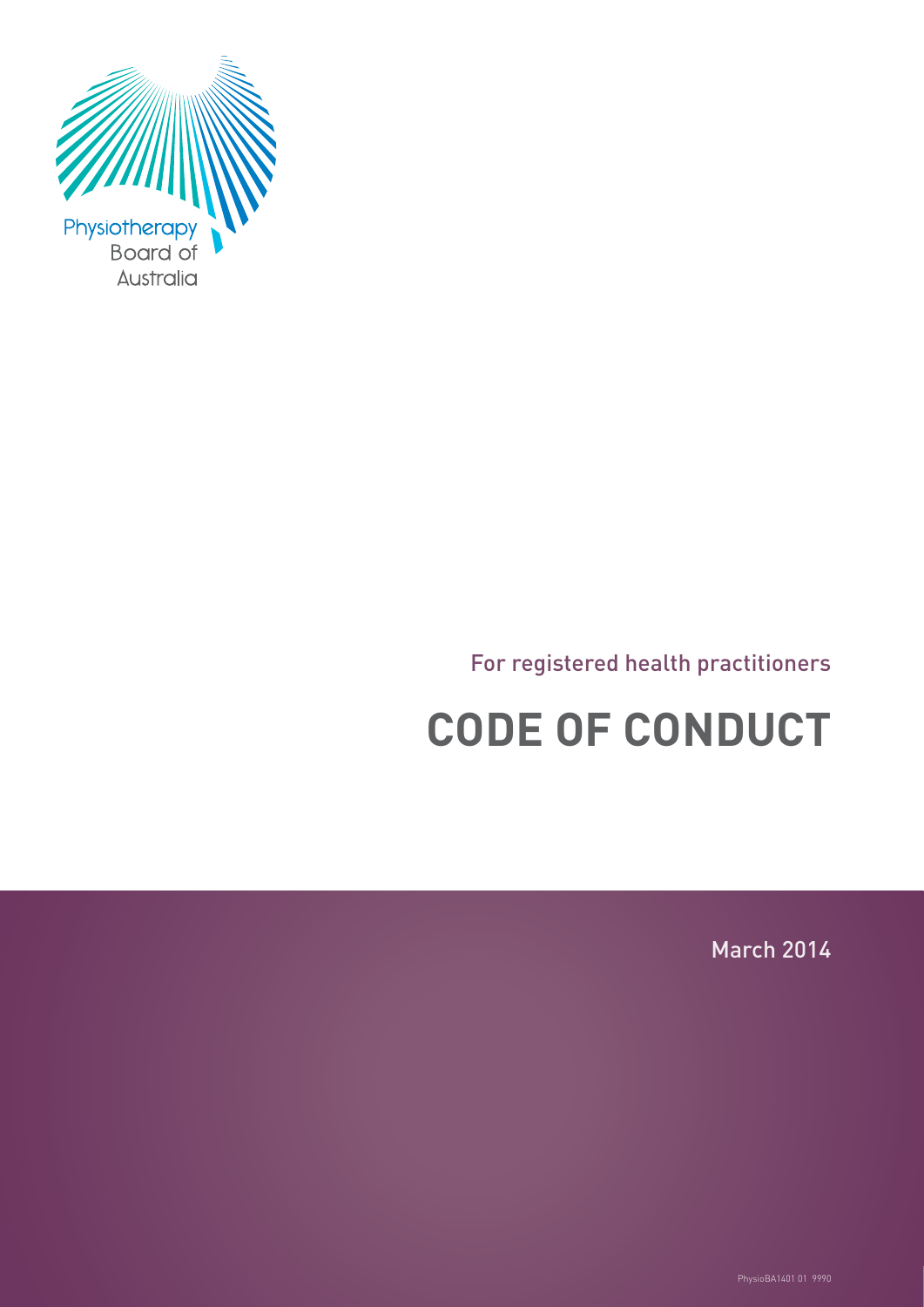# **About the National Boards and AHPRA**

The 14 National Boards regulating registered health practitioners in Australia are responsible for registering practitioners and students (except for in psychology, which has provisional psychologists), setting the standards that practitioners must meet, and managing notifications (complaints) about the health, conduct or performance of practitioners.

The Australian Health Practitioner Regulation Agency (AHPRA) works in partnership with the National Boards to implement the National Registration and Accreditation Scheme, under the Health Practitioner Regulation National Law, as in force in each state and territory (the National Law).

The core role of the National Boards and AHPRA is to protect the public.

# **About this code**

This code has been developed by most National Boards under section 39 of the National Law.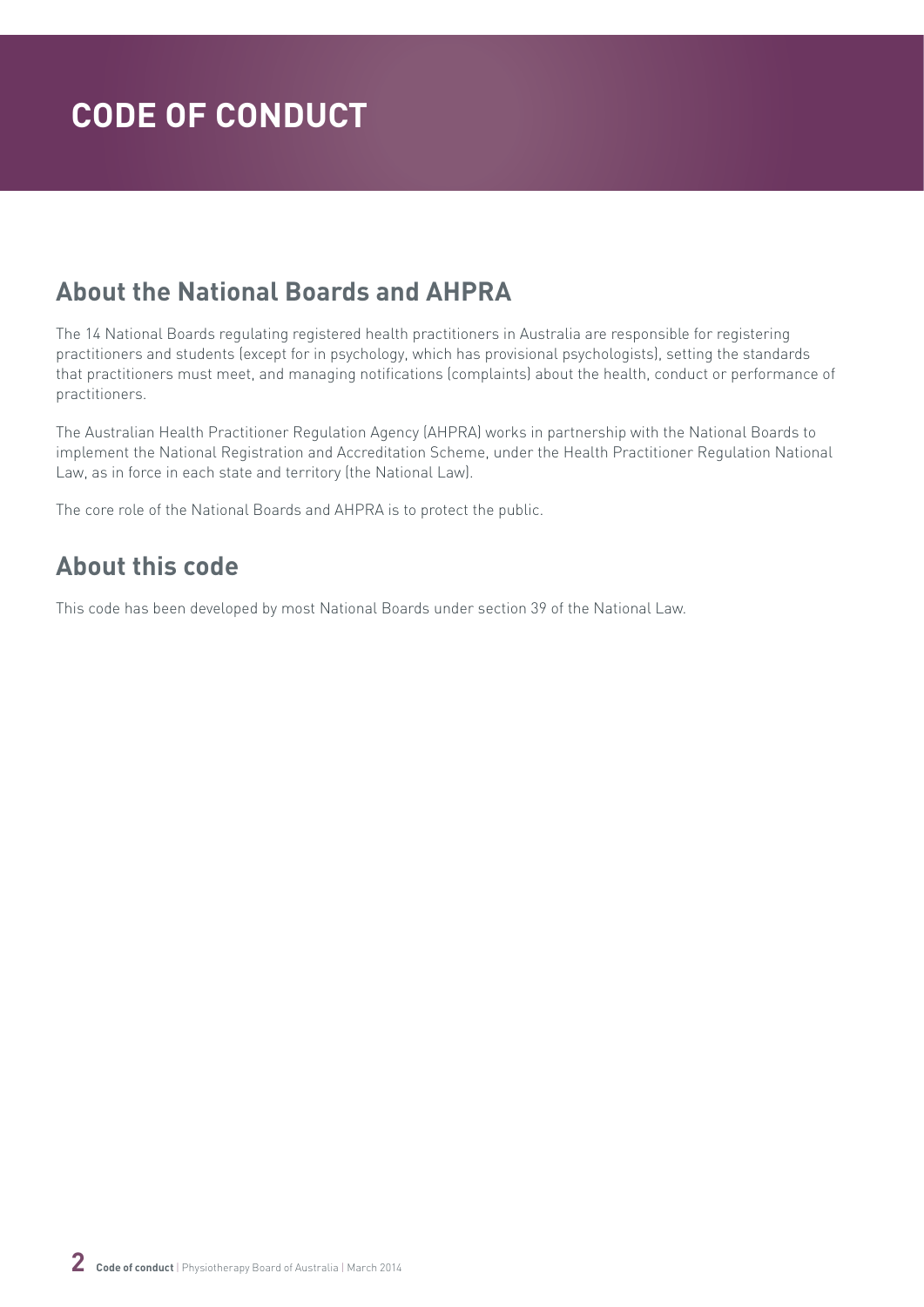# **Contents**

| Overview |      | 5                                      |    |
|----------|------|----------------------------------------|----|
| 1        |      | Introduction                           | 6  |
|          | 11   | Use of the code                        | 6  |
|          | 1.2  | Professional values and qualities      | 6  |
|          | 1.3  | Australia and Australian healthcare    | 7  |
|          | 1.4  | Substitute decision-makers             | 7  |
| 2        |      | Providing good care                    | 7  |
|          | 2.1  | Introduction                           | 7  |
|          | 2.2  | Good care                              | 8  |
|          | 2.3  | Shared decision-making                 | 8  |
|          | 2.4  | Decisions about access to care         | 9  |
|          | 2.5  | Treatment in emergencies               | 9  |
| 3        |      | Working with patients or clients       | 9  |
|          | 3.1  | Introduction                           | 9  |
|          | 3.2  | Partnership                            | 9  |
|          | 3.3  | Effective communication                | 10 |
|          | 3.4  | Confidentiality and privacy            | 11 |
|          | 3.5  | Informed consent                       | 11 |
|          | 3.6  | Children and young people              | 12 |
|          | 3.7  | Culturally safe and sensitive practice | 12 |
|          | 3.8  | Patients who may have additional needs | 12 |
|          | 3.9  | Relatives, carers and partners         | 13 |
|          | 3.10 | Adverse events and open disclosure     | 13 |
|          | 3.11 | When a complaint is made               | 13 |

|   |      | 3.12 End-of-life care                             | 13 |
|---|------|---------------------------------------------------|----|
|   | 3.13 | Ending a professional relationship                | 14 |
|   | 3.14 | Understanding boundaries                          | 14 |
|   | 3.15 | Working with multiple clients                     | 14 |
|   | 3.16 | Closing or relocating a practice                  | 14 |
| 4 |      | Working with other practitioners                  | 15 |
|   | 4.1  | Introduction                                      | 15 |
|   | 4.2  | Respect for colleagues and other<br>practitioners | 15 |
|   | 4.3  | Delegation, referral and handover                 | 15 |
|   | 4.4  | Teamwork                                          | 15 |
|   | 4.5  | Coordinating care with other<br>practitioners     | 16 |
|   |      |                                                   |    |
| 5 |      | Working within the healthcare system              | 16 |
|   | 5.1  | Introduction                                      | 16 |
|   | 5.2  | Wise use of healthcare resources                  | 16 |
|   | 5.3  | Health advocacy                                   | 16 |
|   |      | 5.4 Public health                                 | 16 |
| 6 |      | Minimising risk                                   | 17 |
|   |      | 6.1 Introduction                                  | 17 |
|   | 6.2  | Risk management                                   | 17 |
|   | 6.3  | Practitioner performance                          | 17 |
| 7 |      | Maintaining professional performance              | 18 |
|   | 7.1  | Introduction                                      | 18 |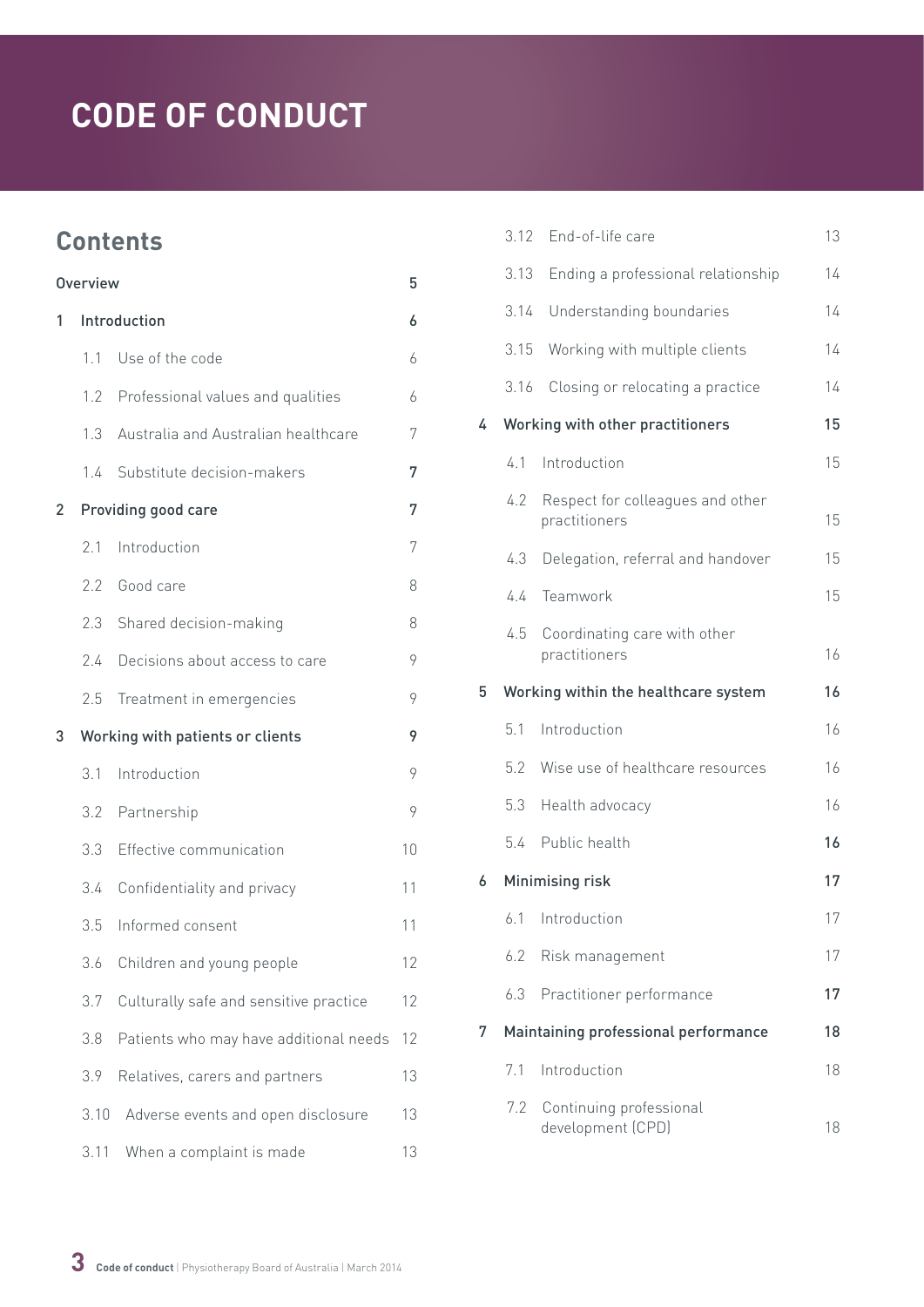| 8  |      | Professional behaviour                    | 18 |
|----|------|-------------------------------------------|----|
|    | 8.1  | Introduction                              | 18 |
|    | 8.2  | Professional boundaries                   | 18 |
|    | 8.3  | Reporting obligations                     | 18 |
|    | 8.4  | Health records                            | 19 |
|    | 8.5  | Insurance                                 | 19 |
|    | 8.6  | Advertising                               | 19 |
|    | 8.7  | Legal, insurance and other assessments    | 19 |
|    | 8.8  | Reports, certificates and giving evidence | 20 |
|    | 8.9  | Curriculum vitae                          | 20 |
|    | 8.10 | Investigations                            | 20 |
|    | 8.11 | Conflicts of interest                     | 20 |
|    | 8.12 | Financial and commercial dealings         | 21 |
|    |      |                                           |    |
|    |      | <b>Ensuring practitioner health</b>       | 21 |
| 9  | 9.1  | Introduction                              | 21 |
|    | 9.2  | Practitioner health                       | 21 |
|    | 9.3  | Other practitioners' health               | 22 |
|    |      | 10 Teaching, supervising and assessing    | 22 |
|    | 10.1 | Introduction                              | 22 |
|    | 10.2 | Teaching and supervising                  | 22 |
|    | 10.3 | Assessing colleagues                      | 23 |
|    | 10.4 | Students                                  | 23 |
| 11 |      | <b>Undertaking research</b>               | 23 |
|    | 11.1 | Introduction                              | 23 |
|    |      | 11.2 Research ethics                      | 23 |

| <b>References</b>  | 24 |
|--------------------|----|
| <b>Definitions</b> | 24 |
| <b>Review</b>      | 25 |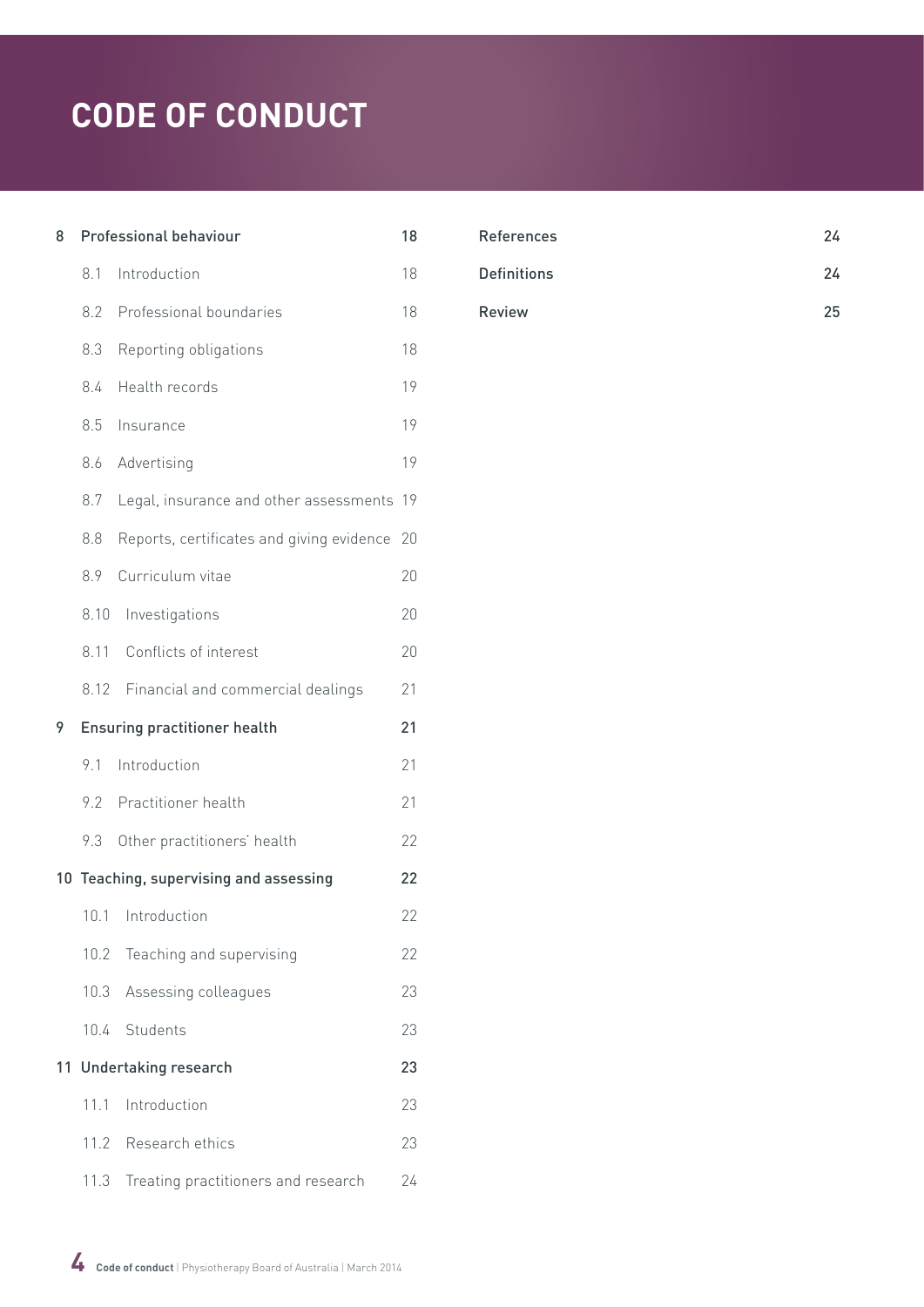# <span id="page-4-0"></span>**Overview**

This code seeks to assist and support registered health practitioners to deliver effective regulated health services within an ethical framework. Practitioners have a duty to make the care of patients or clients their first concern and to practise safely and effectively. Maintaining a high level of professional competence and conduct is essential for good care.

The code contains important standards for practitioner behaviour in relation to:

- providing good care, including shared decisionmaking
- working with patients or clients
- working with other practitioners
- working within the healthcare system
- minimising risk
- maintaining professional performance
- professional behaviour and ethical conduct
- ensuring practitioner health
- teaching, supervising and assessing, and
- research.

Making decisions about healthcare is the shared responsibility of the practitioner and the patients or clients (or their representative).

Relationships based on openness, trust and good communication will enable practitioners to work in partnership with their patients or clients. An important part of the practitioner–patient/client relationship is effective communication, in all forms, including in person, written and electronic.

Practitioners have ethical and legal obligations to protect the privacy of people requiring and receiving care. Patients or clients have a right to expect that practitioners and their staff will hold information about

them in confidence, unless information is required to be released by law or public interest considerations.

Practitioners need to obtain informed consent for the care that they provide to their patients or clients. Caring for children and young people brings additional responsibilities for practitioners.

Good practice involves genuine efforts to understand the cultural needs and contexts of different patients or clients to obtain good health outcomes. Practitioners need to be aware that some patients or clients have additional needs and modify their approach appropriately.

When adverse events occur, practitioners have a responsibility to be open and honest in communication with patients or clients to review what has occurred.

In some circumstances, the relationship between a practitioner and a patient or client may become ineffective or compromised and may need to end.

Good relationships with colleagues and other practitioners strengthen the practitioner–patient/client relationship and enhance care.

Practitioners have a responsibility to contribute to the effectiveness and efficacy of the healthcare system.

Minimising risk to patients or clients is a fundamental component of practice. Good practice involves understanding and applying the key principles of risk minimisation and management to practice.

Maintaining and developing a practitioner's knowledge, skills and professional behaviour are core aspects of good practice.

Teaching, supervising and mentoring practitioners and students is important for the development of practitioners and for the care of patients or clients. It is part of good practice to contribute to these activities, and provide support, assessment, feedback and supervision for colleagues, practitioners in training and students.

Underpinning this code is the assumption that practitioners will exercise their professional judgement to deliver the best possible outcome for their patients.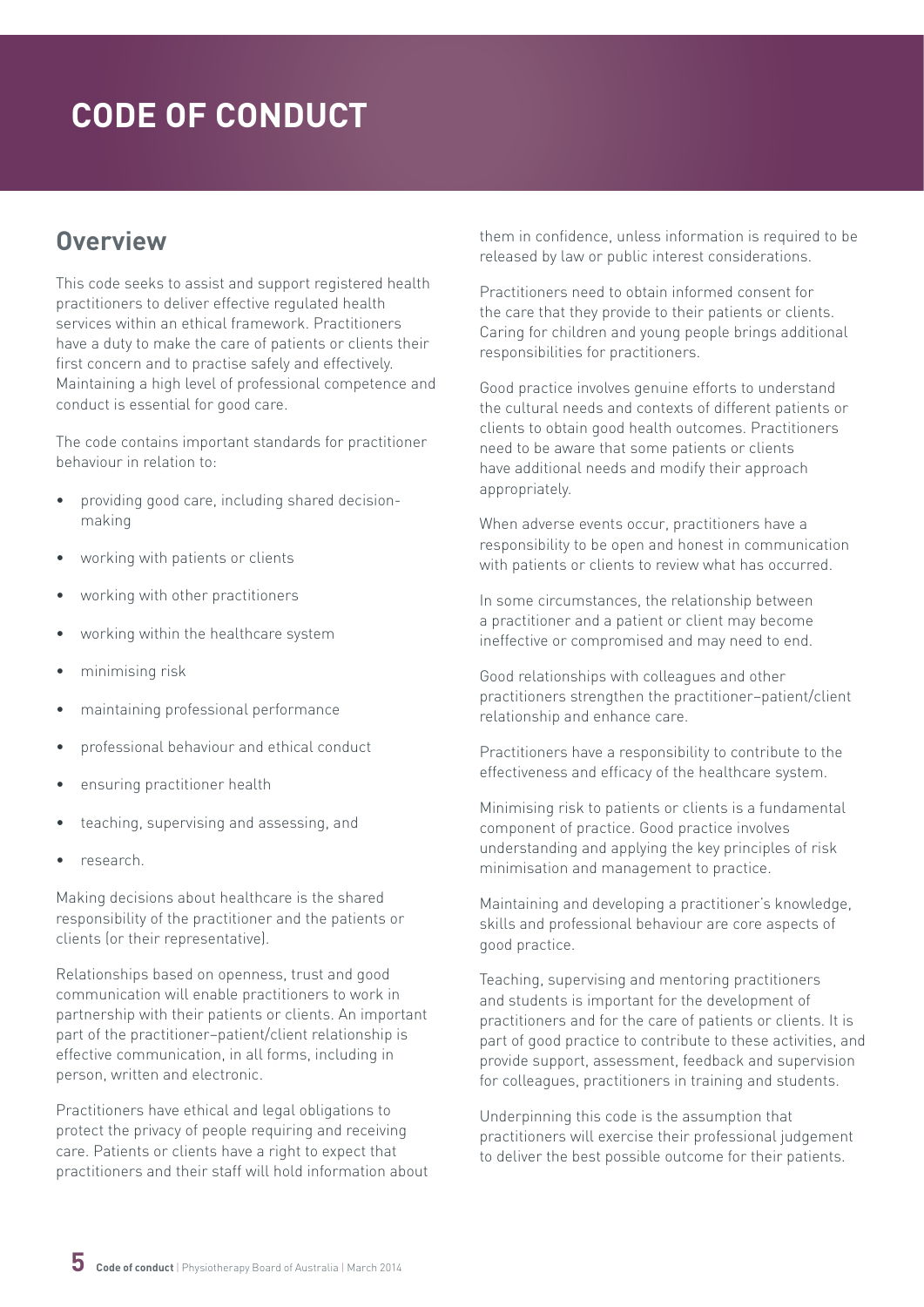# <span id="page-5-0"></span>**1 Introduction**

#### 1.1 Use of the code

This code seeks to assist and support practitioners to deliver appropriate, effective services within an ethical framework. Practitioners have a professional responsibility to be familiar with this code and to apply the guidance it contains.

This code will be used:

- to support individual practitioners in the challenging task of providing good healthcare and fulfilling their professional roles and to provide a framework to guide professional judgement
- to assist National Boards in their role of protecting the public by setting and maintaining standards of good practice – Boards will use this code when evaluating the professional conduct of practitioners. If professional conduct varies significantly from this code, practitioners should be prepared to explain and justify their decisions and actions and serious or repeated failure to meet this code may have consequences for registration
- as an additional resource for a range of uses that contribute to enhancing the culture of professionalism in the Australian health system: for example, in practitioner education; orientation, induction and supervision of students; and by administrators and policy makers in hospitals, health services and other institutions, and
- as a quide to the public and consumers of health services about what good practice is and the standard of behavior they should expect from health practitioners.

Practitioners must always act in accordance with the law. The code is not a substitute for the provisions of the Health Practitioner Regulation National Law, as in force in each state and territory (the National Law), other relevant legislation and case law. If there is any conflict between the code and the law, the law takes precedence. Practitioners need to be aware of and comply with, the standards, guidelines and policies of their National Board.

The code does not address in detail the range of general legal obligations that apply to practitioners, such as those under privacy, child protection and anti-discrimination legislation; responsibilities to employees and other individuals present at a practice under workplace health and safety legislation; and vicarious liability for employees under the general law. Practitioners should ensure that they are aware of their legal obligations and act in accordance with them.

This code is not an exhaustive study of professional ethics or an ethics guide. It does not address the standards of practice within individual health professions or disciplines. These standards of practice are generally found in documents issued by the relevant National Boards and/or professional bodies.

While good healthcare respects the rights of patients or clients, this code is not a charter of rights (an example of a charter is the *Australian charter of healthcare rights* issued by the Australian Commission on Safety and Quality in Health Care and available at [www.safetyandquality.gov.au\)](http://www.safetyandquality.gov.au).

The focus of this code is on good practice and professional behaviour. It is not intended as a mechanism to address disputes between professional colleagues, e.g. in relation to termination of business relationships and disputes over patients or clients.

### 1.2 Professional values and qualities

While individual practitioners have their own personal beliefs and values, there are certain professional values on which all practitioners are expected to base their practice. These professional values apply to the practitioner's conduct regardless of the setting, including in person and electronically, e.g. social media, e-health etc.

Practitioners have a duty to make the care of patients or clients their first concern and to practise safely and effectively. They must be ethical and trustworthy. Patients or clients trust practitioners because they believe that, in addition to being competent, practitioners will not take advantage of them and will display qualities such as integrity, truthfulness, dependability and compassion. Patients or clients also rely on practitioners to protect their confidentiality.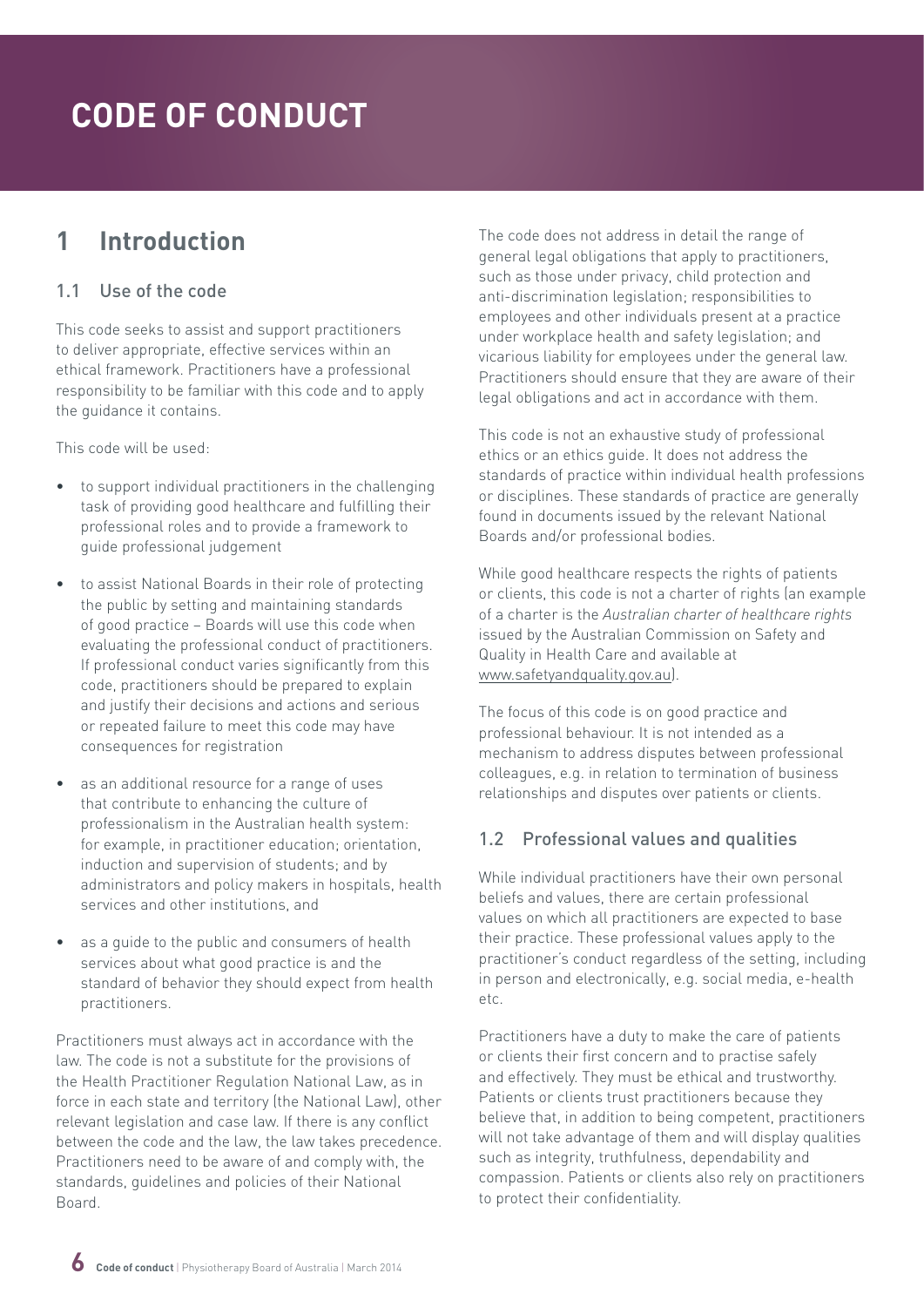<span id="page-6-0"></span>Practitioners have a responsibility to protect and promote the health of individuals and the community.

Good practice is centred on patients or clients. It involves practitioners understanding that each patient or client is unique and working in partnership with patients or clients, adapting what they do to address the needs and reasonable expectations of each person. This includes cultural awareness: being aware of their own culture and beliefs and respectful of the beliefs and cultures of others, and recognising that these cultural differences may impact on the practitioner–patient/ client relationship and on the delivery of services. Good practice also includes being aware that differences such as gender, sexuality, age, belief systems and other anti-discrimination grounds in relevant legislation may influence care needs, and avoiding discrimination on the basis of these differences.

Effective communication in all forms underpins every aspect of good practice.

Professionalism embodies all the qualities described here and includes self-awareness and self-reflection. Practitioners are expected to reflect regularly on whether they are practising effectively, on what is happening in their relationships with patients or clients and colleagues, and on their own health and wellbeing. They have a duty to keep their skills and knowledge up to date, refine and develop their clinical judgement as they gain experience, and contribute to their profession.

Practitioners have a responsibility to recognise and work within the limits of their competence and scope of practice. Scopes of practice vary according to different roles; for example, practitioners, researchers and managers will all have quite different competence and scopes of practice. To illustrate, in relation to working within their scope of practice, practitioners may need to consider whether they have the appropriate qualifications and experience to provide advice on over the counter and scheduled medicines, herbal remedies, vitamin supplements, etc.

Practitioners should be committed to safety and quality in healthcare (the Australian Commission on Safety and Quality in Health Care is at [www.safetyandquality.gov.au](http://www.safetyandquality.gov.au) – also see the references section at the end of this code).

# 1.3 Australia and Australian healthcare

Australia is culturally and linguistically diverse. We inhabit a land that, for many ages, was held and cared for by Aboriginal and/or Torres Strait Islander Australians, whose history and culture have uniquely shaped our nation. Our society is further enriched by the contribution of people from many nations who have made Australia their home.

Practitioners in Australia reflect the cultural diversity of our society and this diversity strengthens the health professions.

There are many ways to practise a health profession in Australia. Practitioners have critical roles in caring for people who are unwell, assisting people to recover and seeking to keep people well. This code focuses on these roles. For practitioners with roles that involve little or no contact with patients or clients, not all of this code may be relevant, but the underpinning principles will still apply.

### 1.4 Substitute decision-makers

There are several conditions or situations in which patients or clients may have limited competence or capacity to make independent decisions about their health care; for example, people with dementia or acute conditions that temporarily affect competence and children or young people, depending on their age and capacity (see Section 3.5 *Informed consent*).

In this code, reference to the terms 'patients or clients' also includes substitute decision-makers for patients or clients who do not have the capacity to make their own decisions. These can be parents or a legally appointed decision-maker. If in doubt, seek advice from the relevant guardianship authority.

# **2 Providing good care**

# 2.1 Introduction

Care of the patient or client is the primary concern for health professionals in clinical practice. Providing good care includes: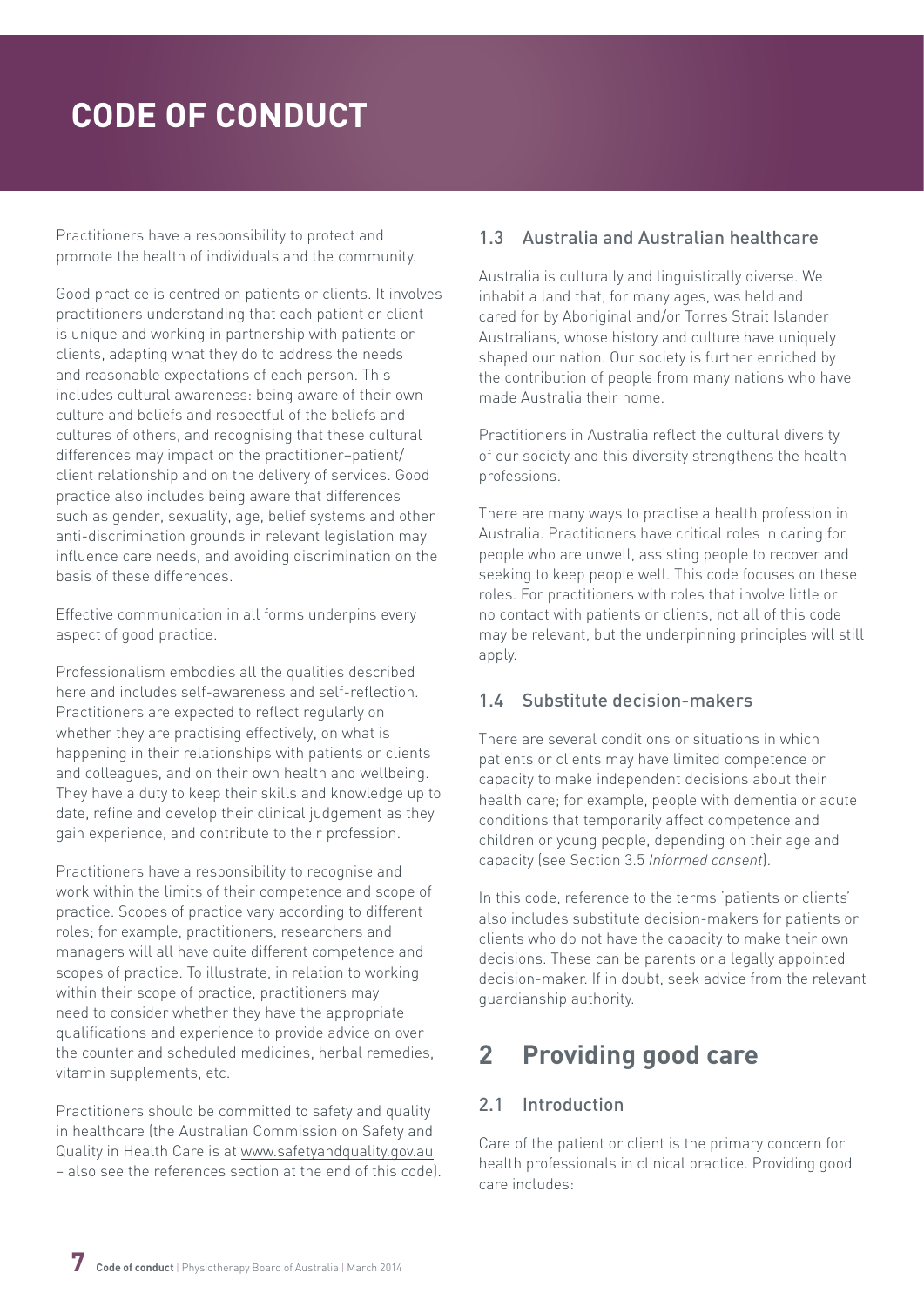- <span id="page-7-0"></span>a) assessing the patient or client, taking into account their history, views and an appropriate physical examination where relevant; the history includes relevant psychological, social and cultural aspects
- b) formulating and implementing a suitable management plan (including providing treatment and advice and, where relevant, arranging investigations and liaising with other treating practitioners)
- c) facilitating coordination and continuity of care
- d) recognising the limits to a practitioner's own skills and competence and referring a patient or client to another practitioner when this is in the best interests of the patients or clients, and
- e) recognising and respecting the rights of patients or clients to make their own decisions.

#### 2.2 Good care

Maintaining a high level of professional competence and conduct is essential for good care. Good practice involves:

- a) recognising and working within the limits of a practitioner's competence and scope of practice, which may change over time
- b) ensuring that practitioners maintain adequate knowledge and skills to provide safe and effective care
- c) when moving into a new area of practice, ensuring that a practitioner has undertaken sufficient training and/or qualifications to achieve competency in that area
- d) practising patient/client-centred care, including encouraging patients or clients to take interest in, and responsibility for, the management of their health and supporting them in this
- e) maintaining adequate records (see Section 8.4 *Health records*)
- f) considering the balance of benefit and harm in all clinical management decisions
- g) communicating effectively with patients or clients (see Section 3.3 *Effective communication*)
- h) providing treatment options based on the best available information and not influenced by financial gain or incentives
- i) taking steps to alleviate the symptoms and distress of patients or clients, whether or not a cure is possible
- j) supporting the right of the patient or client to seek a second opinion
- k) consulting and taking advice from colleagues when appropriate
- l) making responsible and effective use of the resources available to practitioners (see Section 5.2 *Wise use of healthcare resources*)
- m) ensuring that the personal views of a practitioner do not affect the care of a patient or client adversely
- n) practising in accordance with the current and accepted evidence base of the health profession, including clinical outcomes
- o) evaluating practice and the decisions and actions in providing good care, and
- p) facilitating the quality use of therapeutic products based on the best available evidence and the patient or client's needs.

### 2.3 Shared decision-making

Making decisions about healthcare is the shared responsibility of the treating practitioner and the patient or client who may wish to involve their family, carer/s and/or others. Practitioners have the responsibility to create and foster conditions for this to occur. (Also see Section 1.4 *Substitute decision-makers.*)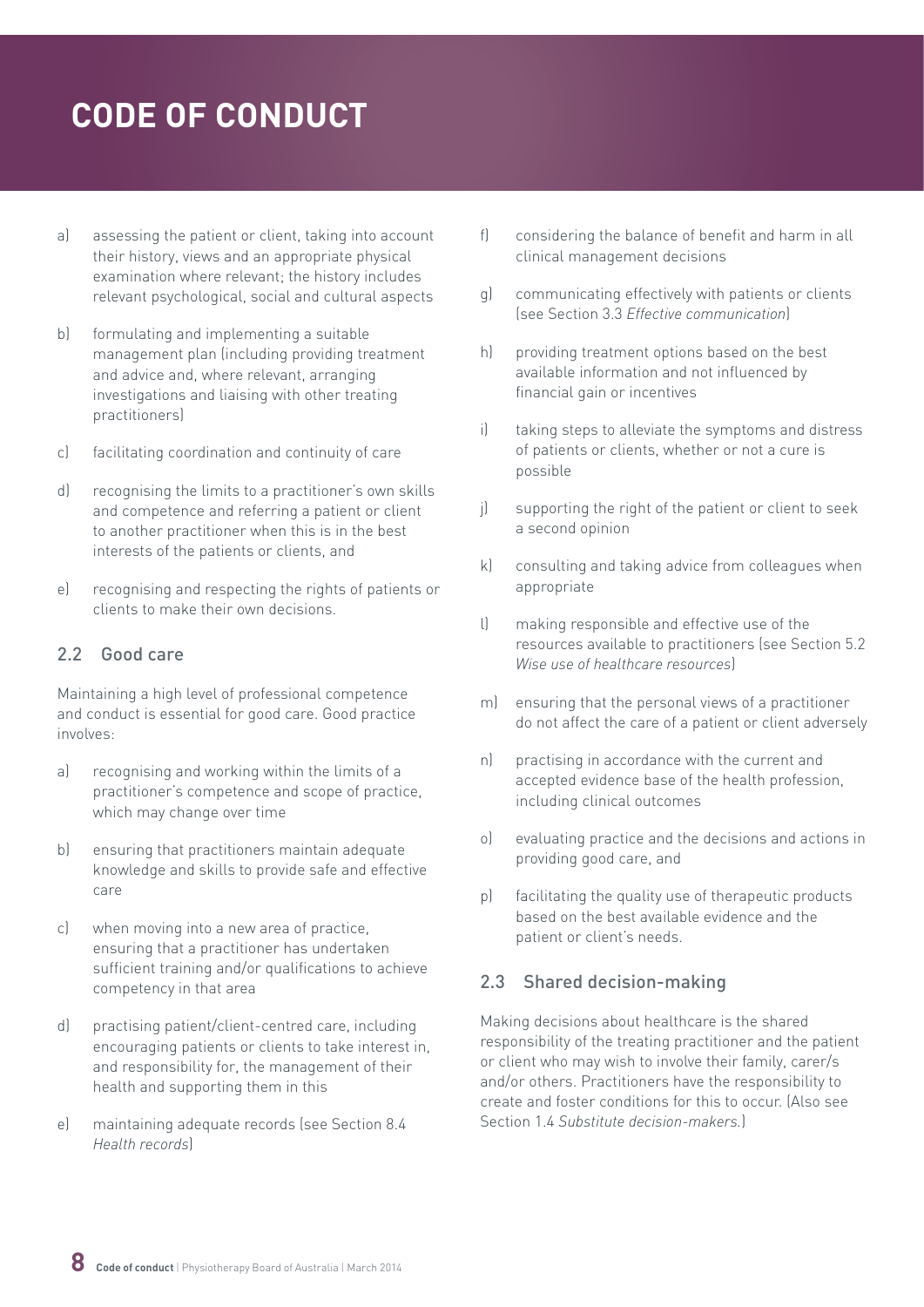### <span id="page-8-0"></span>2.4 Decisions about access to care

Practitioner decisions about access to care need to be free from bias and discrimination. Good practice involves:

- a) treating patients or clients with respect at all times
- b) not prejudicing the care of a patient or client because a practitioner believes that the behaviour of the patient or client has contributed to their condition
- c) upholding the duty to the patient or client and not discriminating on grounds irrelevant to healthcare, including race, religion, sex, disability or other grounds specified in anti-discrimination legislation
- d) investigating and treating patients or clients on the basis of clinical need and the effectiveness of the proposed investigations or treatment, and not providing unnecessary services or encouraging the indiscriminate or unnecessary use of health services
- e) keeping practitioners and their staff safe when caring for patients or clients; while action should be taken to protect practitioners and their staff if a patient or client poses a risk to health or safety, the patient or client should not be denied care, if reasonable steps can be taken to keep practitioners and their staff safe
- f) being aware of a practitioner's right to not provide or participate directly in treatments to which the practitioner objects conscientiously, informing patients or clients and, if relevant, colleagues of the objection, and not using that objection to impede access to treatments that are legal, and
- g) not allowing moral or religious views to deny patients or clients access to healthcare, recognising that practitioners are free to decline to provide or participate in that care personally.

# 2.5 Treatment in emergencies

Treating patients or clients in emergencies requires practitioners to consider a range of issues, in addition to the provision of best care. Good practice involves offering assistance in an emergency that takes account of the practitioner's own safety, skills, the availability of other options and the impact on any other patients or clients under the practitioner's care, and continuing to provide that assistance until services are no longer required.

# **3 Working with patients or clients**

# 3.1 Introduction

Relationships based on respect, trust and good communication will enable practitioners to work in partnership with patients or clients.

## 3.2 Partnership

A good partnership between a practitioner and the person they are caring for requires high standards of personal conduct. This involves:

- a) being courteous, respectful, compassionate and honest
- b) treating each patient or client as an individual
- c) protecting the privacy and right to confidentiality of patients or clients, unless release of information is required by law or by public interest considerations
- d) encouraging and supporting patients or clients and, when relevant, their carer/s or family in caring for themselves and managing their health
- e) encouraging and supporting patients or clients to be well-informed about their health and assisting patients or clients to make informed decisions about their healthcare activities and treatments by providing information and advice to the best of a practitioner's ability and according to the stated needs of patients or clients
- f) respecting the right of the patient or client to choose whether or not they participate in any treatment or accept advice, and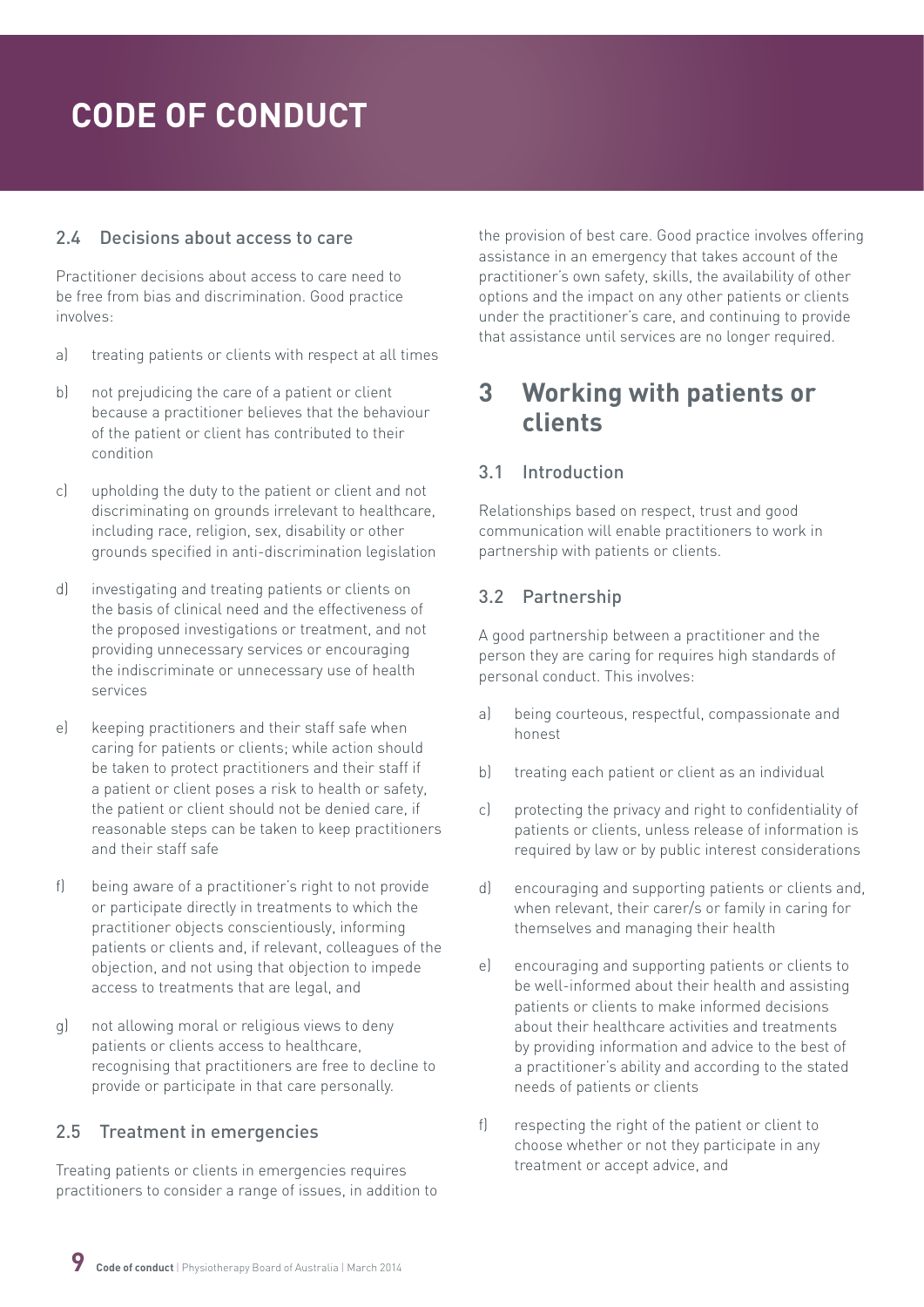<span id="page-9-0"></span>g) recognising that there is a power imbalance in the practitioner–patient/client relationship and not exploiting patients or clients physically, emotionally, sexually or financially (also see Section 8.2 *Professional boundaries* and Section 8.12 *Financial and commercial dealings*).

#### 3.3 Effective communication

An important part of the practitioner–patient/client relationship is effective communication. This involves:

- a) listening to patients or clients, asking for and respecting their views about their health and responding to their concerns and preferences
- b) awareness of health literacy issues and taking health literacy into account and/or adjusting their communication in response
- c) encouraging patients or clients to tell a practitioner about their condition and how they are managing it, including any other health advice they have received, any prescription or other medications they have been prescribed and any other therapies they are using
- d) informing patients or clients of the nature of and need for all aspects of their clinical care, including examination and investigations, and giving them adequate opportunity to question or refuse intervention and treatment
- e) discussing with patients or clients their condition and the available healthcare options, including their nature, purpose, possible positive and adverse consequences, limitations and reasonable alternatives wherever they exist
- f) endeavouring to confirm that a patient or client understands what a practitioner has said
- g) ensuring that patients or clients are informed of the material risks associated with any part of a proposed management plan
- h) responding to questions from patients or clients and keeping them informed about their clinical progress
- i) making sure, whenever practical, that arrangements are made to meet the specific language, cultural and communication needs of patients or clients and being aware of how these needs affect understanding
- j) becoming familiar with, and using wherever necessary, qualified language interpreters or cultural interpreters to help meet the communication needs of patients or clients, including those who require assistance because of their English skills, or because they are speech or hearing impaired (wherever possible, practitioners should use trained translators and interpreters rather than family members or other staff)
- k) when using interpreters:
	- taking reasonable steps to ensure that the interpreter is competent to work as an interpreter in the relevant context
	- taking reasonable steps to ensure that the interpreter is not in a relationship with the patient or client that may impair the interpreter's judgement
	- taking reasonable steps to ensure that the interpreter will keep confidential the existence and content of the service provided to the patient or client
	- taking reasonable steps to ensure that the interpreter is aware of any other relevant provisions of this code, and
	- obtaining informed consent from the patient or client to use the selected interpreter
- l) using social media, e-health and personally controlled electronic health records appropriately, consistent with this code, and
- m) communicating appropriately with and providing relevant information to other stakeholders, including other treating practitioners, in accordance with applicable privacy requirements.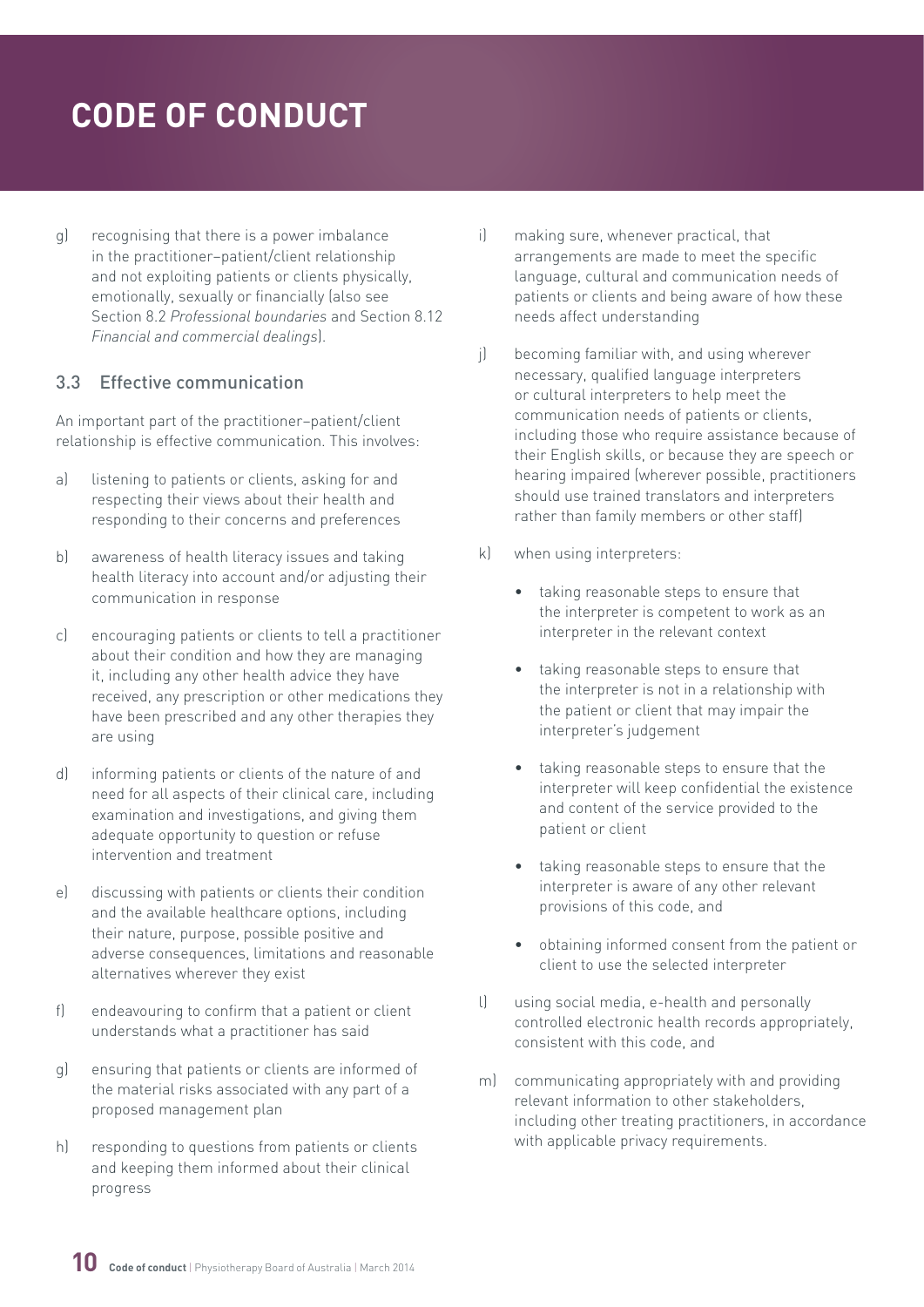# <span id="page-10-0"></span>3.4 Confidentiality and privacy

Practitioners have ethical and legal obligations to protect the privacy of people requiring and receiving care. Patients or clients have a right to expect that practitioners and their staff will hold information about them in confidence, unless release of information is required by law or public interest considerations. Good practice involves:

- a) treating information about patients or clients as confidential and applying appropriate security to electronic and hard copy information
- b) seeking consent from patients or clients before disclosing information, where practicable
- c) being aware of the requirements of the privacy and/or health records legislation that operates in relevant states and territories and applying these requirements to information held in all formats, including electronic information
- d) sharing information appropriately about patients or clients for their healthcare while remaining consistent with privacy legislation and professional guidelines about confidentiality
- e) where relevant, being aware that there are complex issues relating to genetic information and seeking appropriate advice about disclosure of such information
- f) providing appropriate surroundings to enable private and confidential consultations and discussions to take place
- g) ensuring that all staff are aware of the need to respect the confidentiality and privacy of patients or clients and refrain from discussing patients or clients in a non-professional context
- h) complying with relevant legislation, policies and procedures relating to consent
- i) using consent processes, including formal documentation if required, for the release and exchange of health and medical information, and
- j) ensuring that use of social media and e-health is consistent with the practitioner's ethical and legal obligations to protect privacy.

# 3.5 Informed consent

Informed consent is a person's voluntary decision about healthcare that is made with knowledge and understanding of the benefits and risks involved. A useful guide to the information that practitioners need to give to patients is available in the National Health and Medical Research Council (NHMRC) publication *General guidelines for medical practitioners in providing information to patients* ([www.nhmrc.gov.au](file:///C:\Users\helen\AppData\Local\Microsoft\Windows\Temporary Internet Files\Content.Outlook\LLROZHLU\Early and multiple versions\www.nhmrc.gov.au)). The NHMRC guidelines cover the information that practitioners should provide about their proposed management or approach, including the need to provide more information where the risk of harm is greater and likely to be more serious and advice about how to present information.

- a) providing information to patients or clients in a way they can understand before asking for their consent
- b) obtaining informed consent or other valid authority before undertaking any examination or investigation, providing treatment (this may not be possible in an emergency) or involving patients or clients in teaching or research, including providing information on material risks
- c) when referring a patient or client for investigation or treatment, advising the patient or client that there may be additional costs, which they may wish to clarify before proceeding
- d) when working with a patient or client whose capacity to give consent is or may be impaired or limited, obtaining the consent of people with legal authority to act on behalf of the patient or client and attempting to obtain the consent of the patient or client as far as practically possible
- e) being mindful of additional informed consent requirements when supplying or prescribing products not approved or made in Australia, and
- f) documenting consent appropriately, including considering the need for written consent for procedures which may result in serious injury or death.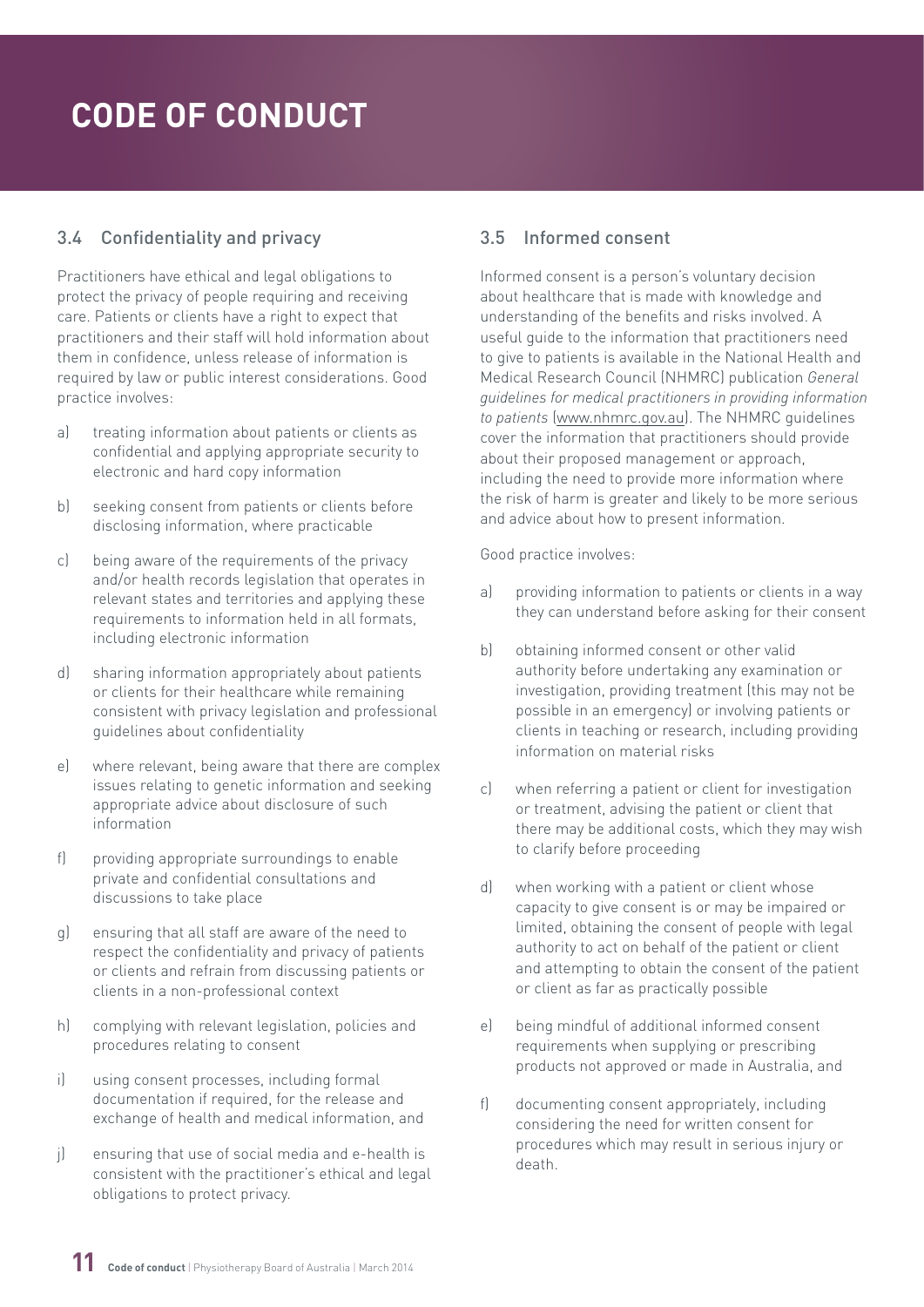#### <span id="page-11-0"></span>Fees and financial consent

- a) Patients or clients should be made aware of all the fees and charges involved in a course of treatment, preferably before the health service is provided.
- b) Discussion about fees should be in a manner appropriate to the professional relationship and should include discussion about the cost of all required services and general agreement about the level of treatment to be provided.

# 3.6 Children and young people

Caring for children and young people brings additional responsibilities for practitioners. Mandatory reporting of child abuse and neglect is legislated in all states and territories in Australia. Practitioners have a responsibility to be aware of the mandatory reporting requirements in their state or territory.

Good practice involves:

- a) placing the interests and wellbeing of the child or young person first
- b) considering the young person's capacity for decision-making and consent; in general, where a practitioner judges that a person is of a sufficient age and of sufficient mental and emotional capacity to give consent to a service, then that person should be able to request and provide informed consent to receive services without the consent of a parent, guardian or other legal representative
- c) ensuring that, when communicating with a child or young person, practitioners:
	- treat the child or young person with respect and listen to their views
	- encourage questions and answer those questions to the best of the practitioner's ability
	- provide information in a way the child or young person can understand
	- recognise the role of parents or guardians and, when appropriate, encourage the child or young person to involve their parents or guardians in decisions about care, and

• remain alert to children and young people who may be at risk and notify appropriate child protection authorities as required by law. This may include where a parent or guardian is refusing treatment for their child or young person and this decision may not be in the best interests of the child or young person.

### 3.7 Culturally safe and sensitive practice

Good practice involves an awareness of the cultural needs and contexts of all patients and clients, to obtain good health outcomes. This includes:

- a) having knowledge of, respect for and sensitivity towards the cultural needs and background of the community practitioners serve, including those of Aboriginal and/or Torres Strait Islander Australians and those from culturally and linguistically diverse backgrounds. For example, better and safer outcomes may be achieved for some patients if they are able to be consulted or treated by a practitioner of the same gender
- b) acknowledging the social, economic, cultural, historic and behavioural factors influencing health, both at individual and population levels
- c) understanding that a practitioner's own culture and beliefs influence their interactions with patients or clients, and
- d) adapting practice to improve engagement with patients or clients and healthcare outcomes.

# 3.8 Patients who may have additional needs

Some patients or clients (including those with impaired decision-making capacity) have additional needs. Good practice in managing the care of these patients or clients includes:

- a) paying particular attention to communication
- b) being aware that increased advocacy may be necessary to ensure just access to healthcare
- c) recognising that there may be a range of people involved in their care such as carers, family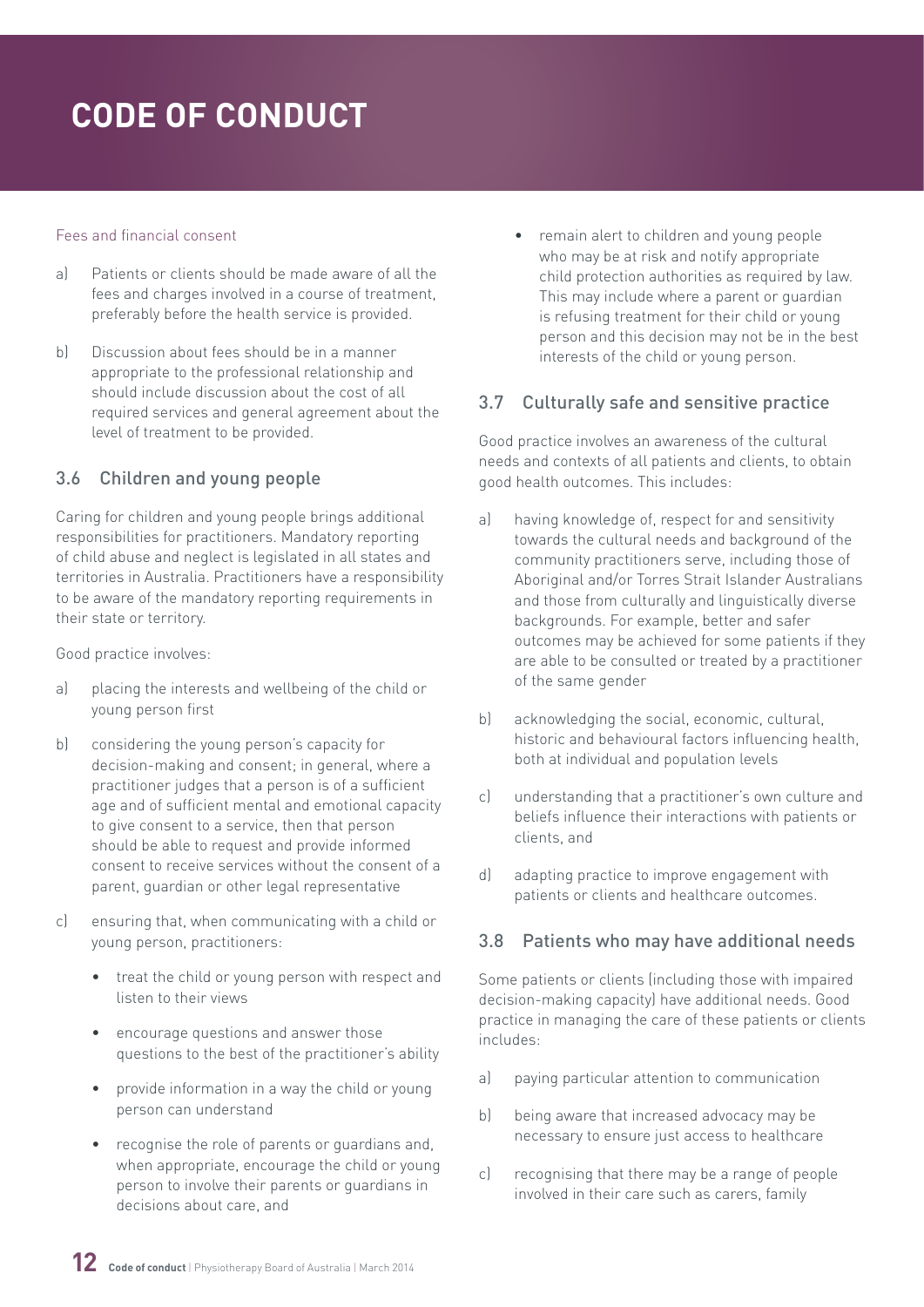<span id="page-12-0"></span>members or a guardian, and involving them when appropriate, and

d) being aware that these patients or clients may be at greater risk.

### 3.9 Relatives, carers and partners

Good practice involves:

- a) being considerate to relatives, carers, partners and others close to the patient or client and respectful of their role in the care of the patient or client, and
- b) with appropriate consent, being responsive in providing information.

### 3.10 Adverse events and open disclosure

When adverse events occur, practitioners have a responsibility to be open and honest in communication with a patient or client to review what has occurred and to report appropriately (also see 'open disclosure' at Section 6.2(a)). When something goes wrong, good practice involves:

- a) recognising what has happened
- b) acting immediately to rectify the problem, if possible, including seeking any necessary help and advice
- c) explaining to the patient or client as promptly and fully as possible what has happened and the anticipated short-term and long-term consequences
- d) listening to the patient or client
- e) acknowledging any patient or client distress and providing appropriate support
- f) complying with any relevant policies, procedures and reporting requirements, subject to advice from a professional indemnity insurer
- g) reviewing adverse events and implementing changes to reduce the risk of recurrence (see Section 6 *Minimising risk*)
- h) reporting adverse events to the relevant authority as required (see Section 6 *Minimising risk*), and
- i) ensuring patients or clients have access to information about the processes for making a complaint (for example, through the relevant National Board or healthcare complaints commission).

## 3.11 When a complaint is made

Patients or clients have a right to complain about their care. When a complaint is made or a formal notification is received by a Board, good practice involves:

- a) acknowledging the person's right to complain
- b) working with the person to resolve the issue where possible
- c) providing a prompt, open and constructive response including an explanation and, if appropriate, an apology
- d) ensuring the complaint or notification does not affect the person's care adversely; in some cases, it may be advisable to refer the person to another practitioner, and
- e) complying with relevant complaints legislation, policies and procedures.

# 3.12 End-of-life care

Practitioners have a vital role in assisting the community to deal with the reality of death and its consequences. In caring for patients or clients towards the end of their life, good practice involves:

- a) taking steps to manage a person's symptoms and concerns in a manner consistent with their values and wishes
- b) when relevant, providing or arranging appropriate palliative care
- c) understanding the limits of services in prolonging life and recognising when efforts to prolong life may not benefit the person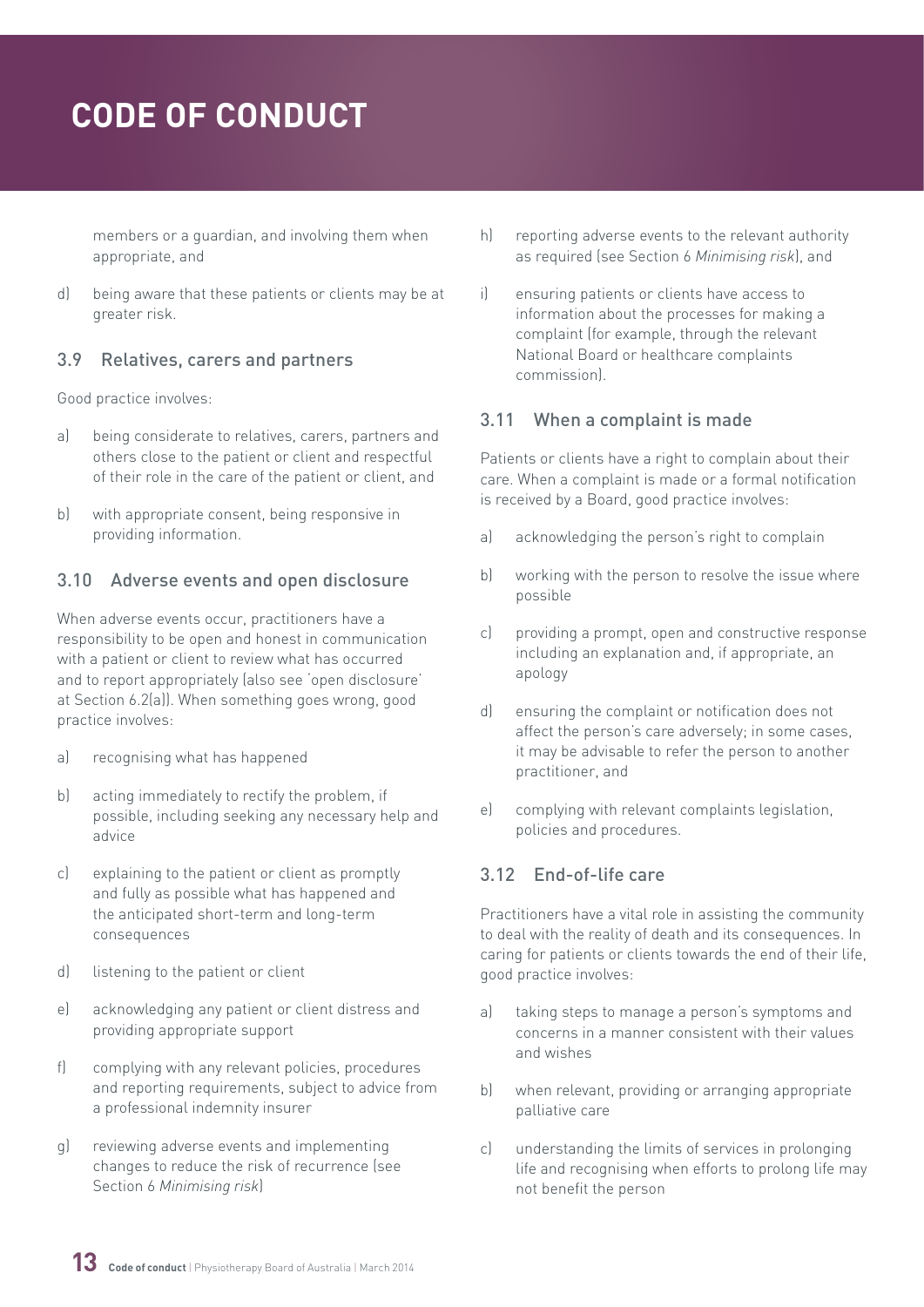- <span id="page-13-0"></span>d) for those practitioners involved in care that may prolong life, understanding that practitioners do not have a duty to try to prolong life at all cost but do have a duty to know when not to initiate and when to cease attempts at prolonging life, while ensuring that patients or clients receive appropriate relief from distress
- e) accepting that patients or clients have the right to refuse treatment or to request the withdrawal of treatment already started
- f) respecting different cultural practices related to death and dying
- g) striving to communicate effectively with patients or clients and their families so they are able to understand the outcomes that can and cannot be achieved
- h) when relevant, facilitating advanced care planning
- i) taking reasonable steps to ensure that support is provided to patients or clients and their families, even when it is not possible to deliver the outcome they desire
- j) communicating with patients or clients and their families about bad news or unexpected outcomes in the most appropriate way and providing support for them while they deal with this information, and
- k) when a patient or client dies, being willing to explain, to the best of the practitioner's knowledge, the circumstances of the death to appropriate members of their family and carers, unless it is known the patient or client would have objected.

# 3.13 Ending a professional relationship

In some circumstances, the relationship between a practitioner and a patient or client may become ineffective or compromised and may need to end. Good practice involves ensuring that the patient or client is informed adequately of the decision and facilitating arrangements for the continuing care of the patient or client, including passing on relevant clinical information.

# 3.14 Understanding boundaries

Good practice includes recognising the potential conflicts, risks and complexities of providing care to those in a close relationship, for example close friends, work colleagues and family members and that this can be inappropriate because of the lack of objectivity, possible discontinuity of care and risks to the practitioner or patient. When a practitioner chooses to provide care to those in a close relationship, good practice requires that:

- adequate records are kept
- confidentiality is maintained
- adequate assessment occurs
- appropriate consent is obtained to the circumstances which is acknowledged by both the practitioner and patient or client
- the personal relationship does not in any way impair clinical judgement, and
- at all times an option to discontinue care is maintained. (Also see Section 8.2 *Professional boundaries.)*

# 3.15 Working with multiple clients

Where practitioners are considering treating multiple patients or clients simultaneously in class or group work, or more than one individual patient or client at the same time, practitioners should consider whether this mode of treatment is appropriate to the patients or clients involved, including whether it could compromise the quality of care (also see Section 3.4 *Confidentiality and privacy* and Section 3.5 *Informed consent*).

### 3.16 Closing or relocating a practice

When closing or relocating a practice, or when an employed practitioner moves between practices, good practice involves:

a) giving advance notice where possible and as early as possible, and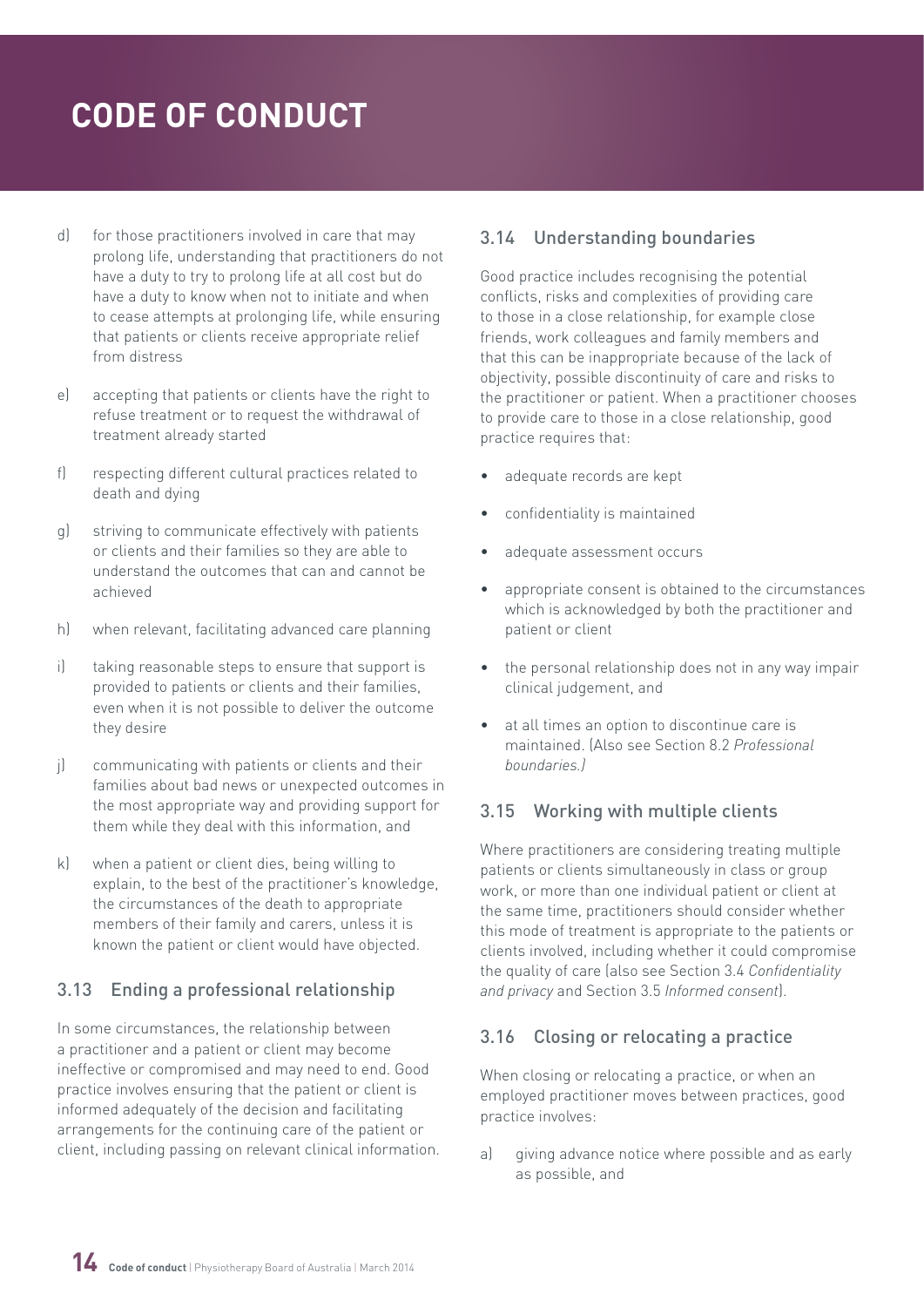<span id="page-14-0"></span>b) facilitating arrangements for the continuing care of all current patients, which may include the transfer or appropriate management of all patient records while following the law governing privacy and health records in the jurisdiction.

# **4 Working with other practitioners**

## 4.1 Introduction

Good relationships with colleagues and other practitioners strengthen the practitioner–patient/client relationship and enhance patient care.

#### 4.2 Respect for colleagues and other practitioners

Good care is enhanced when there is mutual respect and clear communication between all health professionals involved in the care of the patient or client. Good practice involves:

- a) communicating clearly, effectively, respectfully and promptly with colleagues and other practitioners caring for the patient or client
- b) acknowledging and respecting the contribution of all practitioners involved in the care of the patient or client, and
- c) behaving professionally and courteously to colleagues and other practitioners at all times, including when using social media.

### 4.3 Delegation, referral and handover

Delegation involves one practitioner asking another person or member of staff to provide care on behalf of the delegating practitioner while that practitioner retains overall responsibility for the care of the patient or client.

Referral involves one practitioner sending a patient or client to obtain an opinion or treatment from another practitioner. Referral usually involves the transfer (in part) of responsibility for the care of the patient or client, usually for a defined time and a particular purpose, such as care that is outside the referring practitioner's expertise or scope of practice.

Handover is the process of transferring all responsibility to another practitioner.

Good practice involves:

- a) taking reasonable steps to ensure that any person to whom a practitioner delegates, refers or hands over has the qualifications and/or experience and/ or knowledge and/or skills to provide the care required
- b) understanding that, although a delegating practitioner will not be accountable for the decisions and actions of those to whom they delegate, the delegating practitioner remains responsible for the overall management of the patient or client and for the decision to delegate, and
- c) always communicating sufficient information about the patient or client and the treatment needed to enable the continuing care of the patient or client.

### 4.4 Teamwork

Many practitioners work closely with a wide range of other practitioners, with benefits for patient care.

Effective collaboration is a fundamental aspect of good practice when working in a team. The care of patients or clients is improved when there is mutual respect and clear communication as well as an understanding of the responsibilities, capacities, constraints and ethical codes of each other's health professions. Working in a team does not alter a practitioner's personal accountability for professional conduct and the care provided. When working in a team, good practice involves:

- a) understanding the particular role in the team and attending to the responsibilities associated with that role
- b) advocating for a clear delineation of roles and responsibilities, including that there is a recognised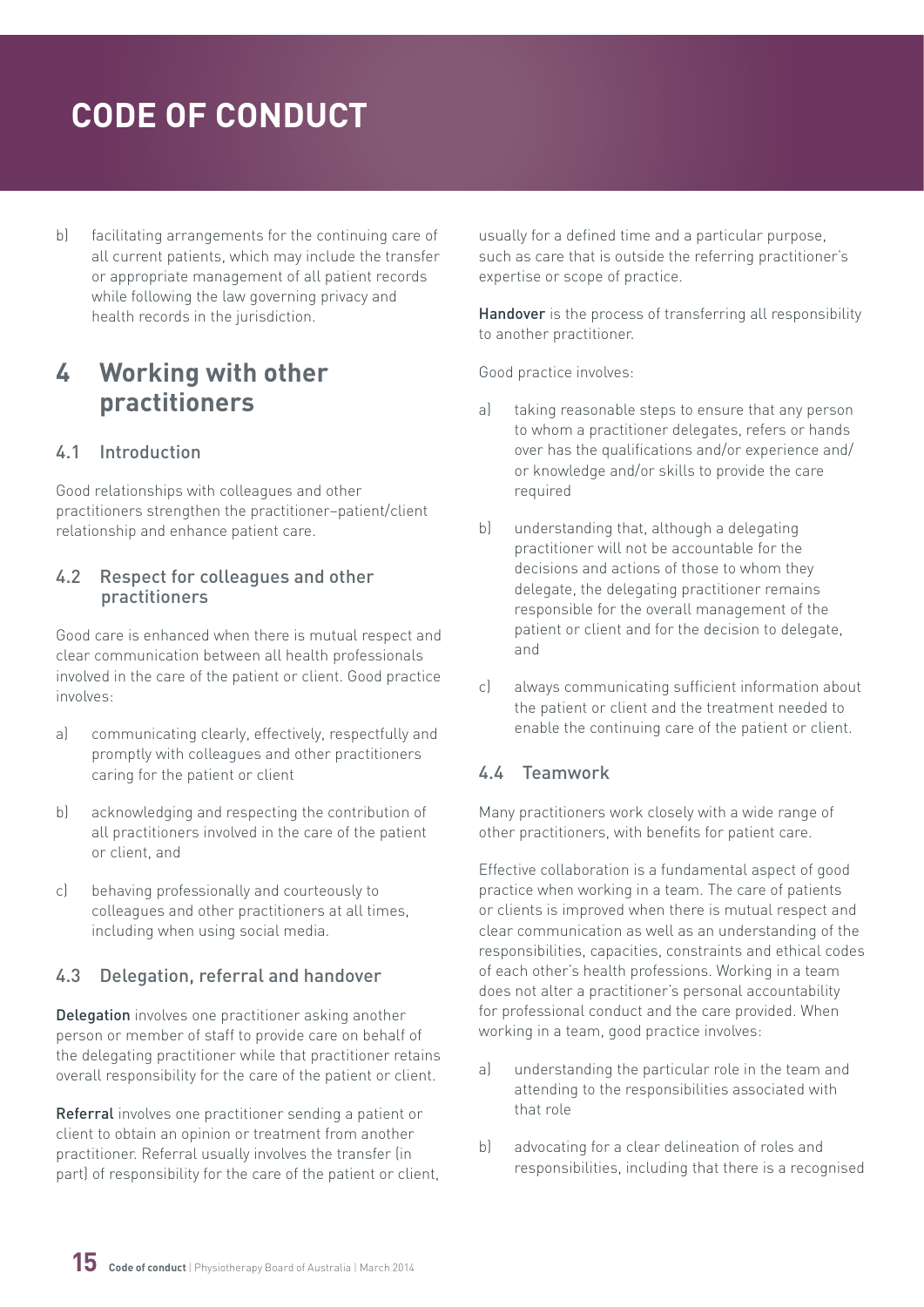<span id="page-15-0"></span>team leader or coordinator although care within the team may be provided by different practitioners from different health professions within different models of care

- c) communicating effectively with other team members
- d) informing patients or clients about the roles of team members
- e) acting as a positive role model for team members
- f) understanding the nature and consequences of bullying and harassment and seeking to avoid or eliminate such behaviour in the workplace, and
- g) supporting students and practitioners receiving supervision and others within the team.

#### 4.5 Coordinating care with other practitioners

Good patient care requires coordination between all treating practitioners. Good practice involves:

- a) communicating all the relevant information in a timely way, and
- b) ensuring that it is clear to the patient or client, the family and colleagues who has ultimate responsibility for coordinating the care of the patient or client.

# **5 Working within the healthcare system**

### 5.1 Introduction

Practitioners have a responsibility to contribute to the effectiveness and efficiency of the healthcare system.

#### 5.2 Wise use of healthcare resources

It is important to use healthcare resources wisely. Good practice involves:

- a) ensuring that the services provided are appropriate for the assessed needs of the patient or client and are not excessive, unnecessary or not reasonably required
- b) upholding the right of patients or clients to gain access to the necessary level of healthcare, and, whenever possible, helping them to do so
- c) supporting the transparent and equitable allocation of healthcare resources, and
- d) understanding that the use of resources can affect the access other patients or clients have to healthcare resources.

### 5.3 Health advocacy

There are significant disparities in the health status of different groups in the Australian community. These disparities result from social, cultural, geographic, health-related and other factors. In particular, Indigenous Australians bear the burden of gross social, cultural and health inequity. Other groups may experience health disparities including people with intellectual or physical disabilities, those from culturally and linguistically diverse backgrounds and refugees. Good practice involves using expertise and influence to protect and advance the health and wellbeing of individual patients or clients, communities and populations.

### 5.4 Public health

Practitioners have a responsibility to promote the health of the community through disease prevention and control, education and, where relevant, screening. Good practice involves:

- a) understanding the principles of public health, including health education, health promotion, disease prevention and control and screening, and
- b) participating in efforts to promote the health of the community and being aware of obligations in disease prevention, including screening and reporting notifiable diseases where relevant.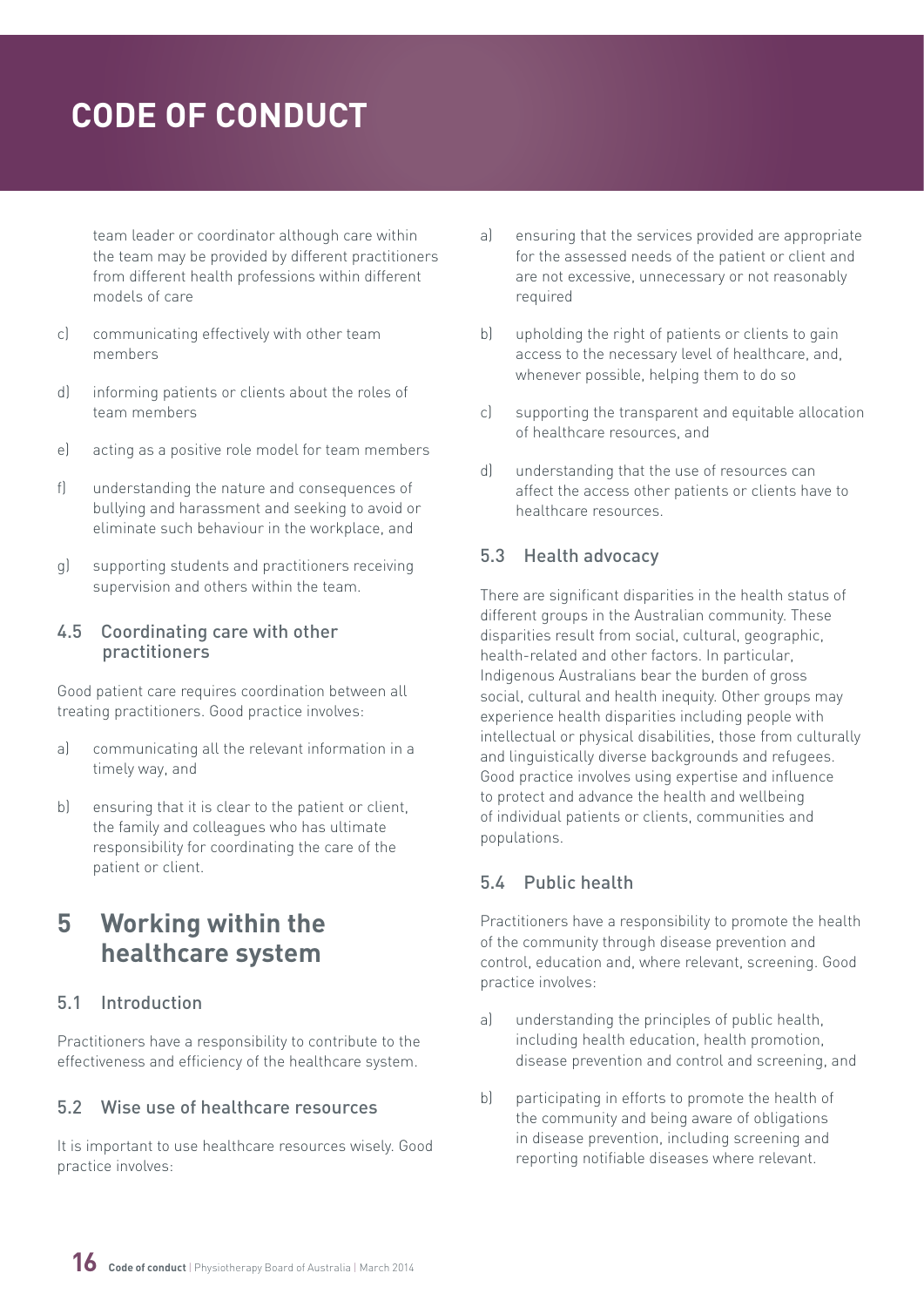# <span id="page-16-0"></span>**6 Minimising risk**

## 6.1 Introduction

Risk is inherent in healthcare. Minimising risk to patients or clients is an important component of practice. Good practice involves understanding and applying the key principles of risk minimisation and management in practice.



### 6.2 Risk management

Good practice in relation to risk management involves:

- a) being aware of the principles of open disclosure and a non-punitive approach to incident management; a useful reference is the Australian Commission on Safety and Quality in Health Care's National Open Disclosure Standard available at [www.safetyandquality.gov.au](file:///C:\Users\helen\AppData\Local\Microsoft\Windows\Temporary Internet Files\Content.Outlook\LLROZHLU\Early and multiple versions\www.safetyandquality.gov.au)
- b) participating in systems of quality assurance and improvement
- c) participating in systems for surveillance and monitoring of adverse events and 'near misses', including reporting such events to the relevant authority
- d) if a practitioner has management responsibilities, making sure that systems are in place for raising concerns about risks to patients or clients
- e) working in practice and within systems to reduce error and improve the safety of patients or clients and supporting colleagues who raise concerns about the safety of patients or clients, and
- f) taking all reasonable steps to address the issue if there is reason to think that the safety of patients or clients may be compromised.

# 6.3 Practitioner performance

The welfare of patients or clients may be put at risk if a practitioner is performing poorly. If there is a risk, good practice involves:

- a) complying with statutory reporting requirements, including those under the National Law
- b) recognising and taking steps to minimise the risks of fatigue, including complying with relevant state and territory occupational health and safety legislation
- c) if a practitioner knows or suspects that they have a health condition that could adversely affect judgement or performance, following the guidance in Section 9.2 *Practitioner health*
- d) taking steps to protect patients or clients from being placed at risk of harm posed by a colleague's conduct, practice or ill health
- e) taking appropriate steps to assist a colleague to receive help if there are concerns about the colleague's performance or fitness to practise, and
- f) if a practitioner is not sure what to do, seeking advice from an experienced colleague, the employer/s, practitioner health advisory services, professional indemnity insurers, the National Boards or a professional organisation.

**17 Code of conduct** | Physiotherapy Board of Australia | March 2014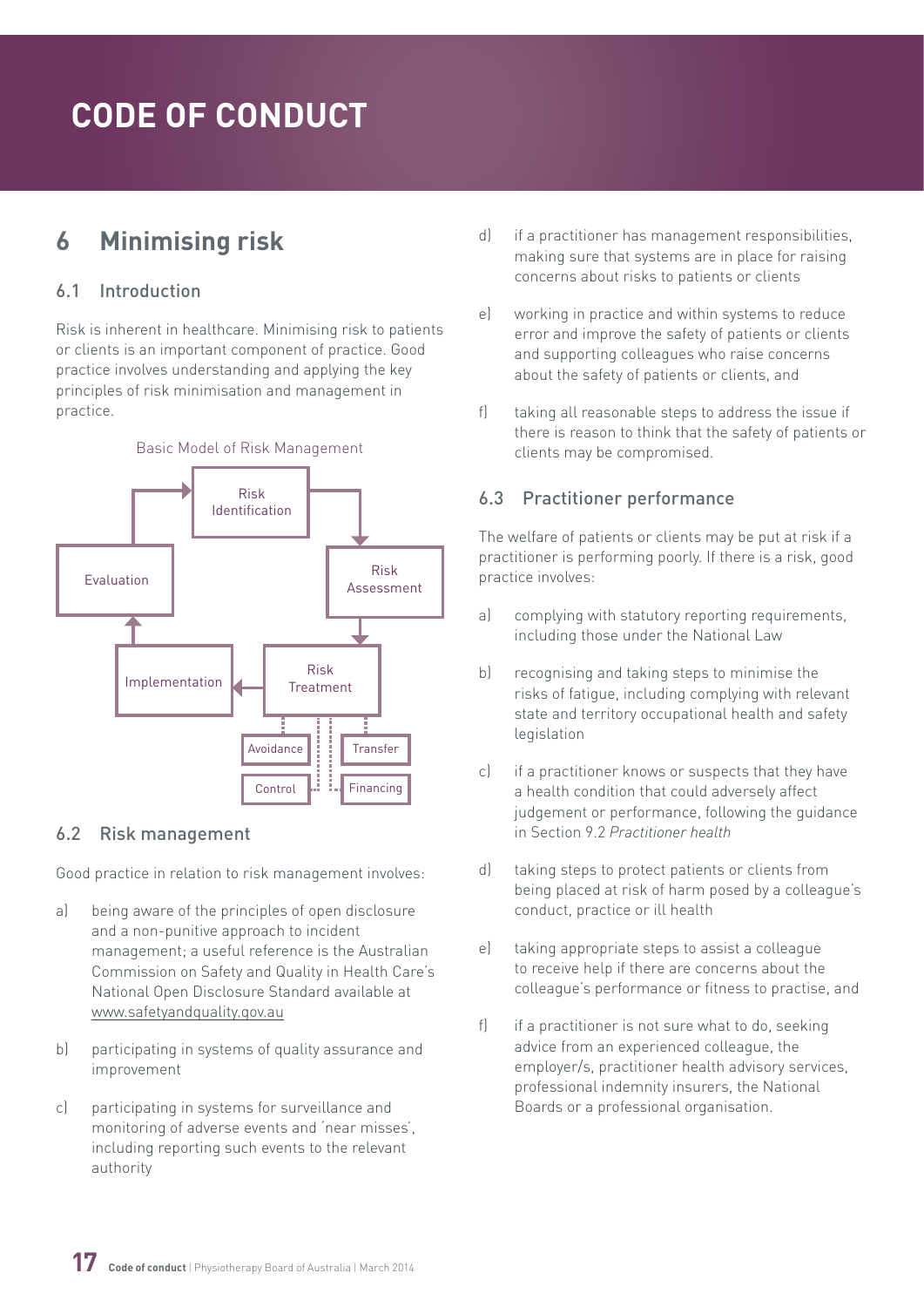# <span id="page-17-0"></span>**7 Maintaining professional performance**

### 7.1 Introduction

Maintaining and developing knowledge, skills and professional behaviour are core aspects of good practice. This requires self-reflection and participation in relevant professional development, practice improvement and performance-appraisal processes to continually develop professional capabilities. These activities must continue through a practitioner's working life as science and technology develop and society changes.

#### 7.2 Continuing professional development (CPD)

Development of knowledge, skills and professional behaviour must continue throughout a practitioner's working life. Good practice involves keeping knowledge and skills up to date to ensure that practitioners continue to work within their competence and scope of practice. The National Law requires practitioners to undertake CPD. Practitioners should refer to the National Board's registration standard and guidelines on CPD for details of these requirements.

# **8 Professional behaviour**

### 8.1 Introduction

In professional life, practitioners must display a standard of behaviour that warrants the trust and respect of the community. This includes observing and practising the principles of ethical conduct.

The guidance contained in this section emphasises the core qualities and characteristics of good practitioners outlined in Section 1.2 *Professional values and qualities*.

# 8.2 Professional boundaries

Professional boundaries allow a practitioner and a patient/client to engage safely and effectively in a therapeutic relationship. Professional boundaries refers to the clear separation that should exist between professional conduct aimed at meeting the health needs of patients or clients and a practitioner's own personal views, feelings and relationships which are not relevant to the therapeutic relationship.

Professional boundaries are integral to a good practitioner–patient/client relationship. They promote good care for patients or clients and protect both parties. Good practice involves:

- a) maintaining professional boundaries
- b) never using a professional position to establish or pursue a sexual, exploitative or otherwise inappropriate relationship with anybody under a practitioner's care; this includes those close to the patient or client, such as their carer, guardian, spouse or the parent of a child patient or client
- c) recognising that sexual and other personal relationships with people who have previously been a practitioner's patients or clients are usually inappropriate, depending on the extent of the professional relationship and the vulnerability of a previous patient or client, and
- d) avoiding the expression of personal beliefs to patients or clients in ways that exploit their vulnerability or that are likely to cause them distress.

Practitioners need to be aware of and comply with any guidelines of their National Board in relation to professional boundaries.

# 8.3 Reporting obligations

Practitioners have statutory responsibility under the National Law to report matters to the National Boards: please refer to the Board's guidelines on mandatory reporting and sections 130 and 141 of the National Law. They also have professional obligations to report to the Boards and their employer/s if they have had any limitations placed on their practice. Good practice involves:

- a) being aware of these reporting obligations
- b) complying with any reporting obligations that apply to practice, and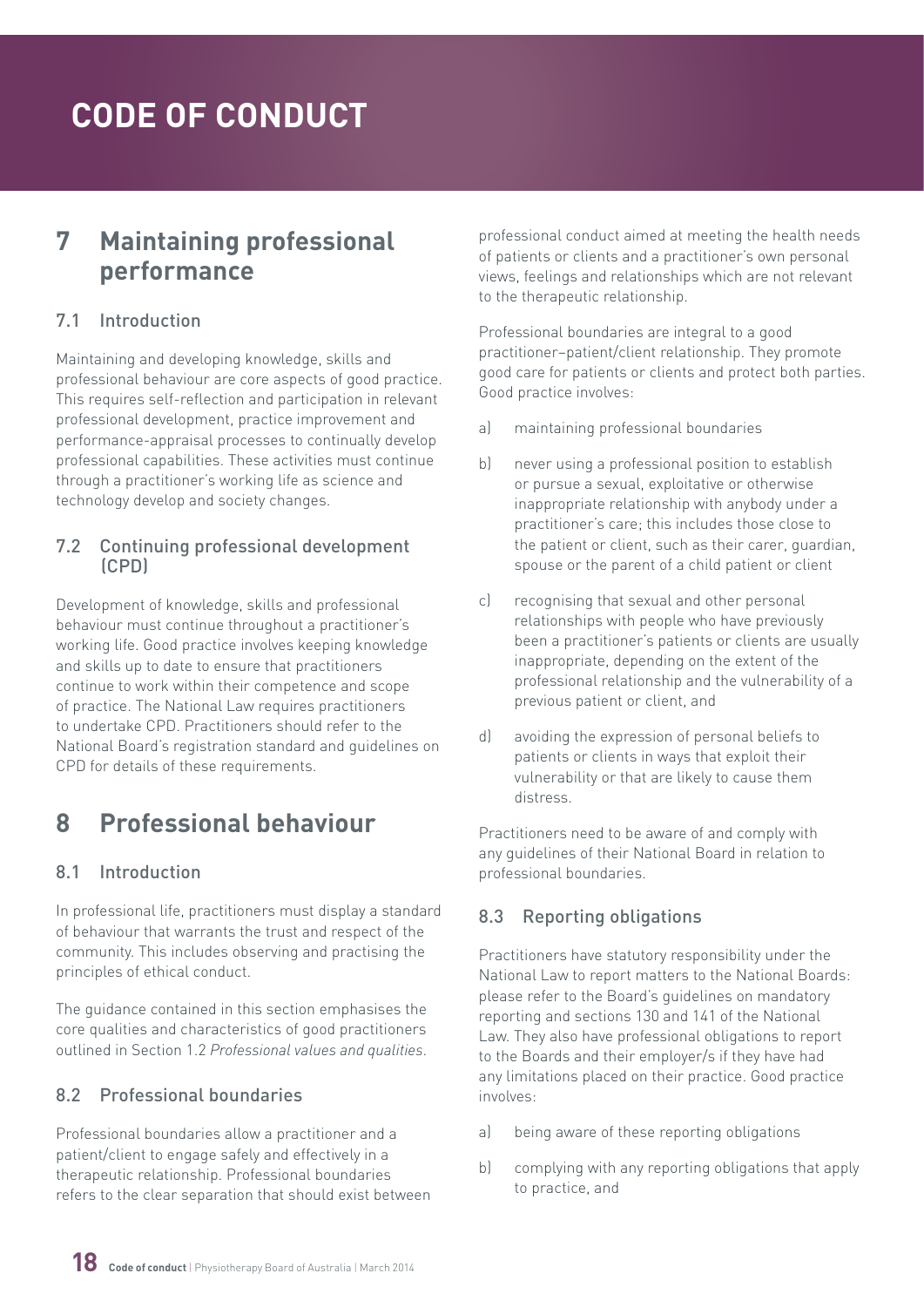<span id="page-18-0"></span>c) seeking advice from the Boards, professional indemnity insurer or other relevant bodies if practitioners are unsure about their obligations.

## 8.4 Health records

Maintaining clear and accurate health records is essential for the continuing good care of patients or clients. Practitioners should be aware that some National Boards have specific guidelines in relation to records. Good practice involves:

- a) keeping accurate, up-to-date, factual, objective and legible records that report relevant details of clinical history, clinical findings, investigations, information given to patients or clients, medication and other management in a form that can be understood by other health practitioners
- b) ensuring that records are held securely and are not subject to unauthorised access, regardless of whether they are held electronically and/or in hard copy
- c) ensuring that records show respect for patients or clients and do not include demeaning or derogatory remarks
- d) ensuring that records are sufficient to facilitate continuity of care
- e) making records at the time of events or as soon as possible afterwards
- f) recognising the right of patients or clients to access information contained in their health records and facilitating that access, and
- g) promptly facilitating the transfer of health information when requested by patients or clients.

### 8.5 Insurance

Practitioners have a statutory requirement to ensure that practice is appropriately covered by professional indemnity insurance (see the Board's professional indemnity insurance registration standard).

# 8.6 Advertising

Advertisements for services can be useful in providing information for patients or clients. All advertisements must comply with the provisions of the National Law on the advertising of regulated health services, relevant consumer protection legislation, and state and territory fair trading Acts and, if applicable, legislation regulating the advertising of therapeutic goods.

Good practice involves complying with the National Law, (explained in the Board's guidelines on advertising of regulated health services) and relevant Commonwealth, state and territory legislation and ensuring that any promotion of therapeutic products is ethical.

## 8.7 Legal, insurance and other assessments

When a practitioner is contracted by a third party to provide a legal, insurance or other assessment of a person who is not their patient or client, the usual therapeutic practitioner–patient/client relationship does not exist. In this situation, good practice involves:

- a) applying the standards or professional behaviour described in this code to the assessment; in particular, being courteous, alert to the concerns of the person and ensuring the person's consent
- b) explaining to the person the practitioner's area of practice, role and the purpose, nature and extent of the assessment to be conducted
- c) anticipating and seeking to correct any misunderstandings that the person may have about the nature and purpose of the assessment and report
- d) providing an impartial report (see Section 8.8 *Reports, certificates and giving evidence*), and
- e) recognising that if an unrecognised, serious problem is discovered during the assessment, there is a duty of care to inform the patient or client or their treating practitioner.

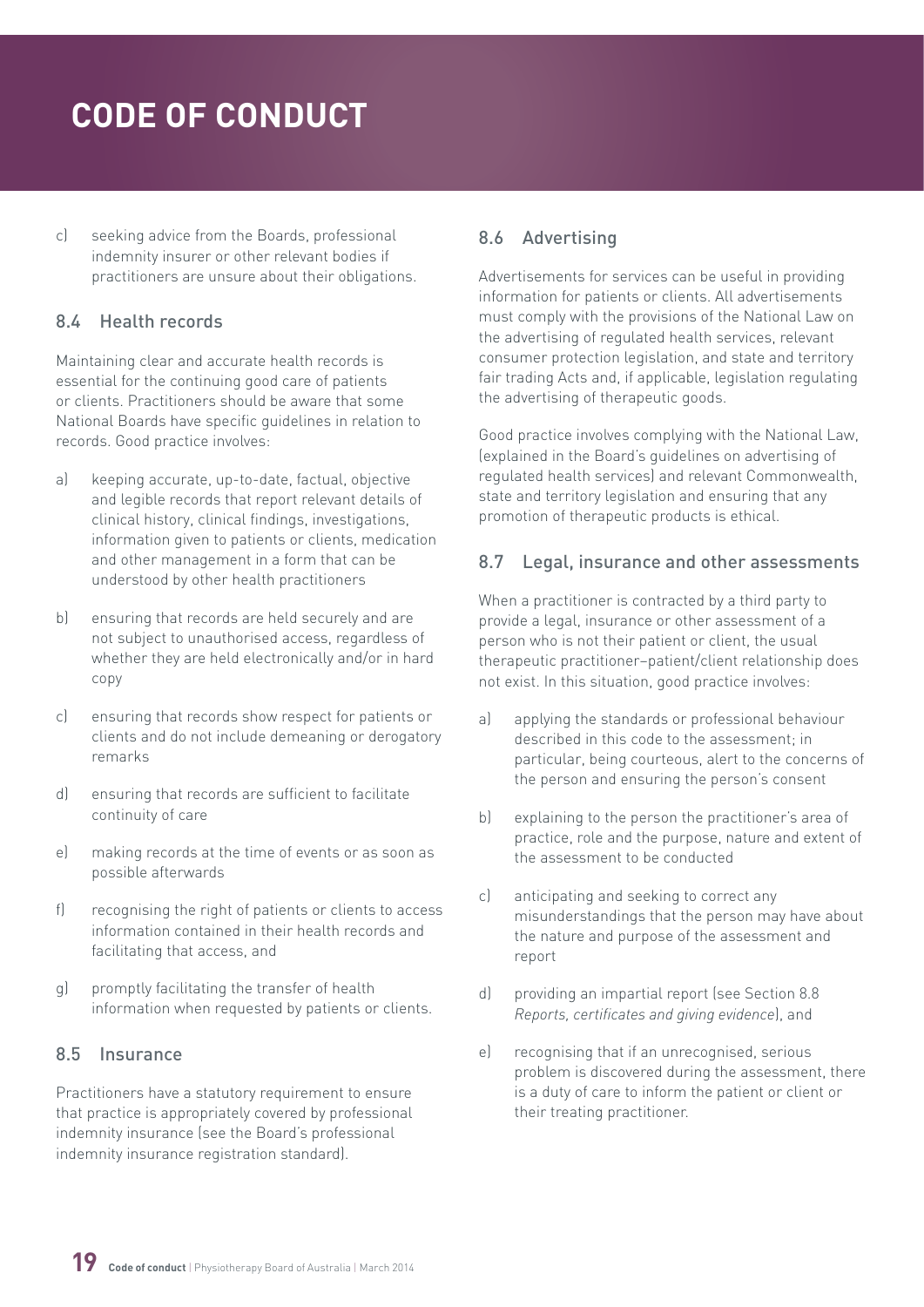## <span id="page-19-0"></span>8.8 Reports, certificates and giving evidence

The community places a great deal of trust in practitioners. Consequently, some practitioners have been given the authority to sign documents such as sickness or fitness for work certificates on the assumption that they will only sign statements that they know, or reasonably believe, to be true. Good practice involves:

- a) being honest and not misleading when writing reports and certificates and only signing documents believed to be accurate
- b) taking reasonable steps to verify the content before signing a report or certificate and not omitting relevant information deliberately
- c) if so agreed, preparing or signing documents and reports within a reasonable and justifiable timeframe, and
- d) making clear the limits of a practitioner's knowledge and not giving opinion beyond those limits when providing evidence.

### 8.9 Curriculum vitae

When providing curriculum vitae, good practice involves:

- a) providing accurate, truthful and verifiable information about a practitioner's experience and qualifications, and
- b) not misrepresenting by misstatement or omission a practitioner's experience, qualifications or position.

Also see Section 10.3 *Assessing colleagues* in relation to providing references for colleagues.

# 8.10 Investigations

Practitioners have responsibilities and rights relating to any legitimate investigation of their practice or that of a colleague. In meeting these responsibilities, it is advisable to seek legal advice or advice from a professional indemnity insurer. Good practice involves:

a) cooperating with any legitimate inquiry into the treatment of a patient or client and with any complaints procedure that applies to a practitioner's work

- b) disclosing to anyone entitled to ask for it information relevant to an investigation into the conduct, performance or health of a practitioner or colleague, and
- c) assisting the coroner when an inquest or inquiry is held into the death of a patient or client by responding to the coroner's enquiries and by offering all relevant information.

# 8.11 Conflicts of interest

Patients or clients rely on the independence and trustworthiness of practitioners for any advice or treatment offered. A conflict of interest in practice arises when a practitioner, entrusted with acting in the interests of a patient or client, also has financial, professional or personal interests or relationships with third parties which may affect their care of the patient or client.

Multiple interests are common. They require identification, careful consideration, appropriate disclosure and accountability. When these interests compromise, or might reasonably be perceived by an independent observer to compromise the practitioner's primary duty to the patient or client, practitioners must recognise and resolve this conflict in the best interests of the patient or client.

- a) recognising potential conflicts of interest that may arise in relation to initiating or continuing a professional relationship with a patient or client
- b) acting in the best interests of patients or clients when making referrals and when providing or arranging treatment or care
- c) informing patients or clients when a practitioner has an interest that could affect or could be perceived to affect patient or client care
- d) recognising that pharmaceutical and other marketing may influence practitioners and being aware of ways in which practice may be influenced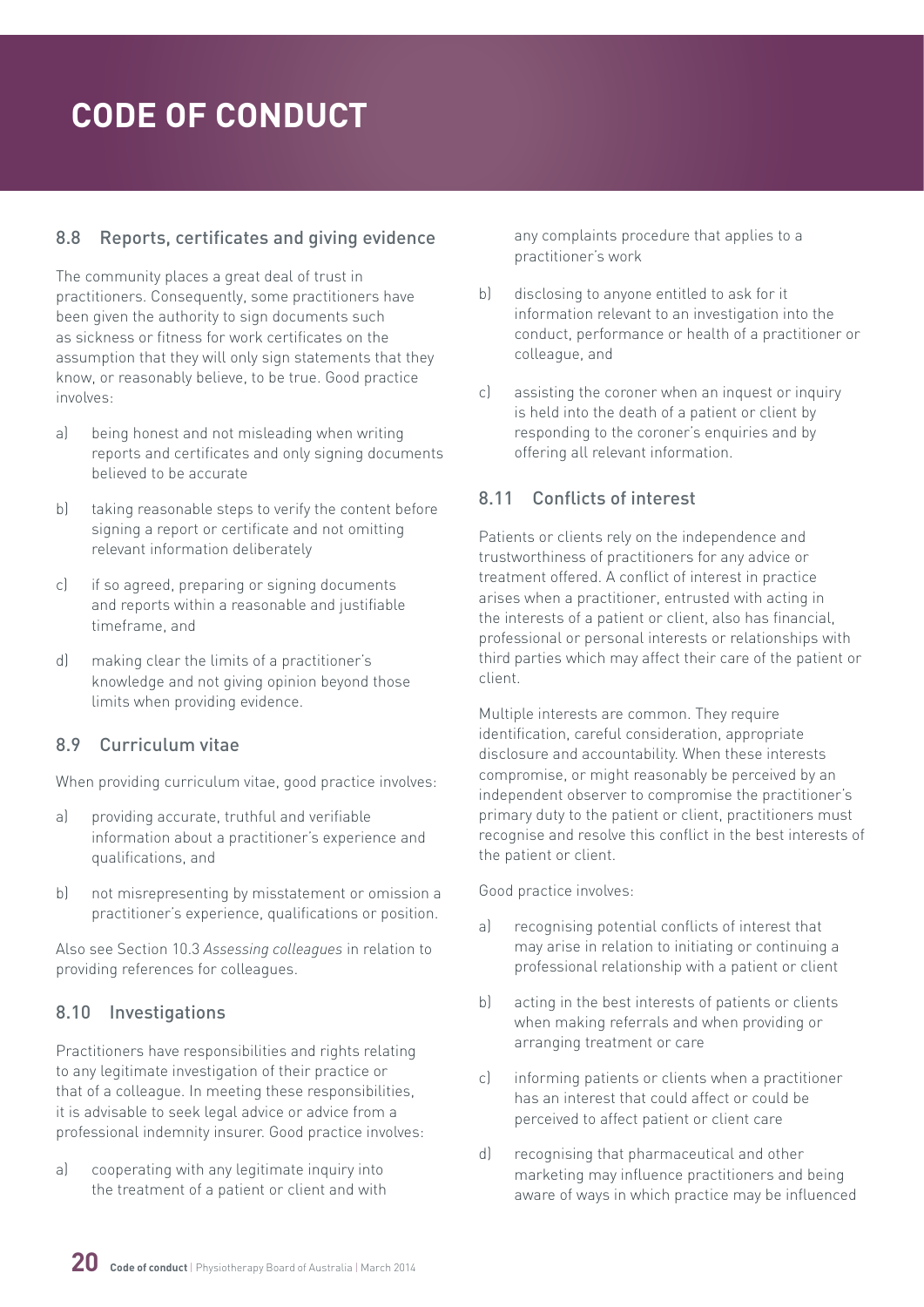- <span id="page-20-0"></span>e) not asking for or accepting any inducement, gift or hospitality from companies that sell or market drugs or other products that may affect or be seen to affect the way practitioners prescribe for, treat or refer patients or clients
- f) not asking for or accepting fees for meeting sales representatives
- g) not offering inducements to colleagues or entering into arrangements that could be perceived to provide inducements, and
- h) not allowing any financial or commercial interest in a hospital, other healthcare organisation or company providing healthcare services or products to adversely affect the way in which patients or clients are treated. When practitioners or their immediate family have such an interest and that interest could be perceived to influence the care provided, practitioners must inform their patients or clients.

### 8.12 Financial and commercial dealings

Practitioners must be honest and transparent in financial arrangements with patients or clients. Good practice involves:

- a) not exploiting the vulnerability or lack of knowledge of patients or clients when providing or recommending services
- b) not encouraging patients or clients to give, lend or bequeath money or gifts that will benefit a practitioner directly or indirectly
- c) not accepting gifts from patients or clients other than tokens of minimal value such as flowers or chocolates, and, if token gifts are accepted, making a file note or informing a colleague where possible
- d) not becoming involved financially with patients or clients; for example, through loans and investment schemes
- e) not influencing patients or clients or their families to make donations to other people or organisations, and
- f) being transparent in financial and commercial matters relating to work, including dealings with employers, insurers and other organisations or individuals and in particular:
	- declaring any relevant and material financial or commercial interest that a practitioner or their family might have in any aspect of the care of the patient or client, and
	- declaring to patients or clients any professional and financial interest in any product or service a practitioner might endorse or sell from their practice and not making an unjustifiable profit from the sale or endorsement.

# **9 Ensuring practitioner health**

## 9.1 Introduction

As a practitioner, it is important to maintain health and wellbeing. This includes seeking an appropriate work– life balance.

### 9.2 Practitioner health

- a) attending a general practitioner or other appropriate practitioner to meet health needs
- b) seeking expert, independent, objective advice when a practitioner needs healthcare and being aware of the risks of self-diagnosis and self-treatment
- c) understanding the principles of immunisation against communicable diseases
- d) for practitioners who are able to prescribe, conforming to the legislation in the relevant states and territories in relation to self-prescribing
- e) recognising the impact of fatigue on practitioner health and ability to care for patients or clients and endeavouring to work safe hours whenever possible
- f) being aware of any relevant practitioner health program if advice or help is needed, and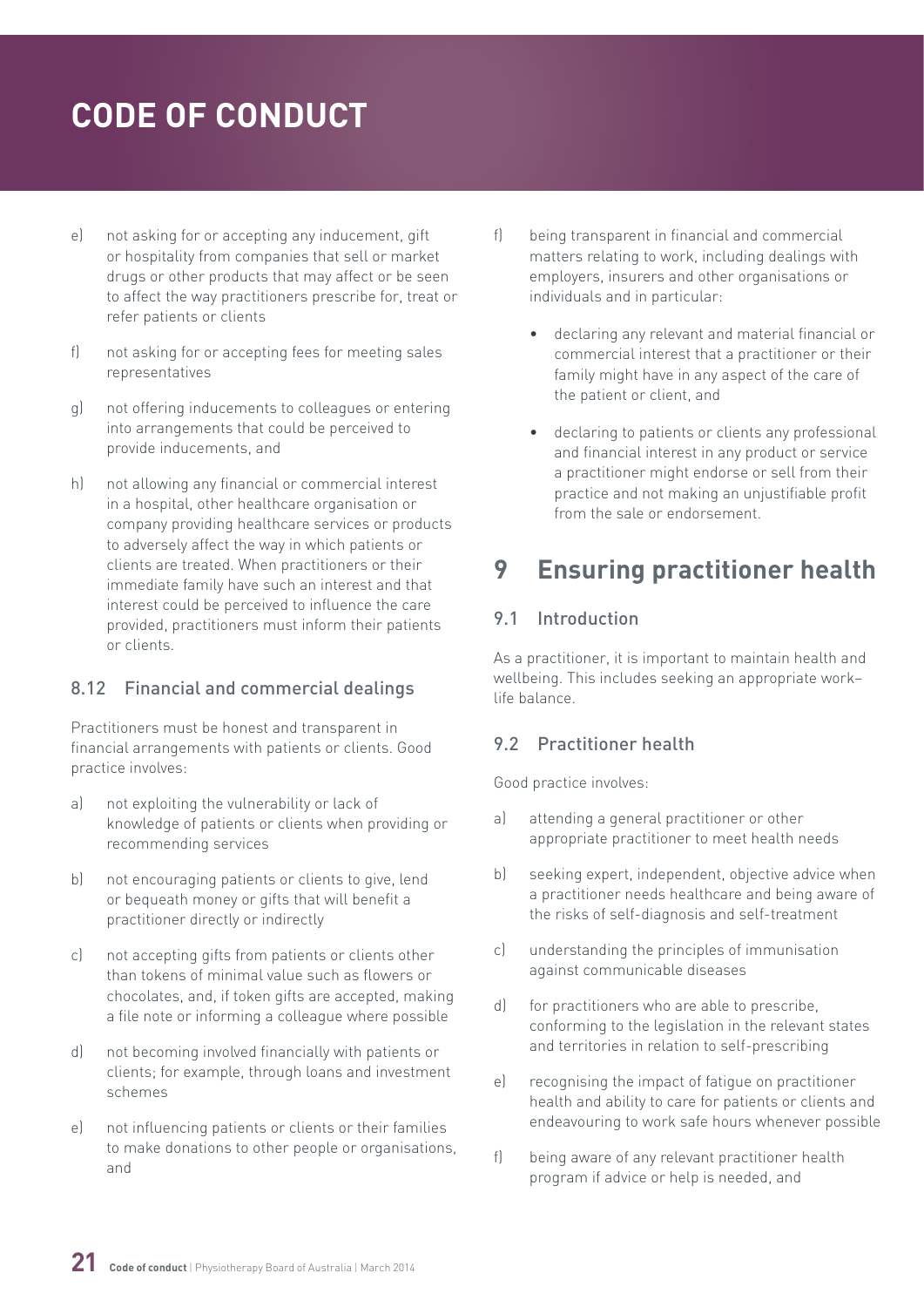- <span id="page-21-0"></span>g) if a practitioner knows or suspects that they have a health condition or impairment that could adversely affect judgement, performance or the health of patients or clients:
	- not relying on self-assessment of the risk posed to patients or clients
	- consulting a doctor or other practitioner as appropriate about whether, and in what ways, the affected practitioner may need to modify practice and following the treating practitioner's advice, and
	- being aware of practitioner responsibility under the National Law to notify the Boards in relation to certain impairments.

#### 9.3 Other practitioners' health

Health practitioners have a responsibility to assist their colleagues to maintain good health. Good practice involves:

- a) providing practitioners who are patients or clients with the same quality of care provided to other patients or clients
- b) notifying the Boards if treating another registered practitioner who has patients or clients at risk of substantial harm when practising their profession because they have an impairment (refer to the Boards' guidelines on mandatory reporting); this is a professional as well as a statutory responsibility under the National Law
- c) notifying the Boards and encouraging a colleague (who is not a patient or client) who you work with to seek appropriate help if it is reasonably believed the colleague may be ill and impaired; and if this impairment has placed patients or clients at risk of substantial harm, refer to the notification provisions of the National Law and the Boards' guidelines on mandatory notifications, and
- d) recognising the impact of fatigue on the health of colleagues, including those under supervision, and facilitating safe working hours wherever possible.

# **10 Teaching, supervising and assessing**

#### 10.1 Introduction

Teaching, supervising and mentoring practitioners and students is important for their development and for the care of patients or clients. It is part of good practice to contribute to these activities and provide support, assessment, feedback and supervision for colleagues, practitioners in training and students. It also adds value to the supervisor's practice through engagement with the person being supervised and their learning needs. There are a range of supervision models being adopted in the health professions, including coach, mentor and shadow.

#### 10.2 Teaching and supervising

- a) seeking to develop the skills, attitudes and practices of an effective teacher, whenever a practitioner is involved in teaching
- b) as a supervisor, recognising that the onus of supervision cannot be transferred
- c) making sure that any practitioner or student under supervision receives adequate oversight and feedback, including undertaking an assessment of each student supervised; reflecting on that student's ability, competence and learning requirements; and planning their supervision based on that assessment rather than any external direction, and
- d) avoiding any potential for conflict of interest in the supervisory relationship; for example, by supervising someone who is a close relative or friend or where there is another potential conflict of interest that could impede objectivity and/or interfere with the supervised person's achievement of learning outcomes or relevant experience.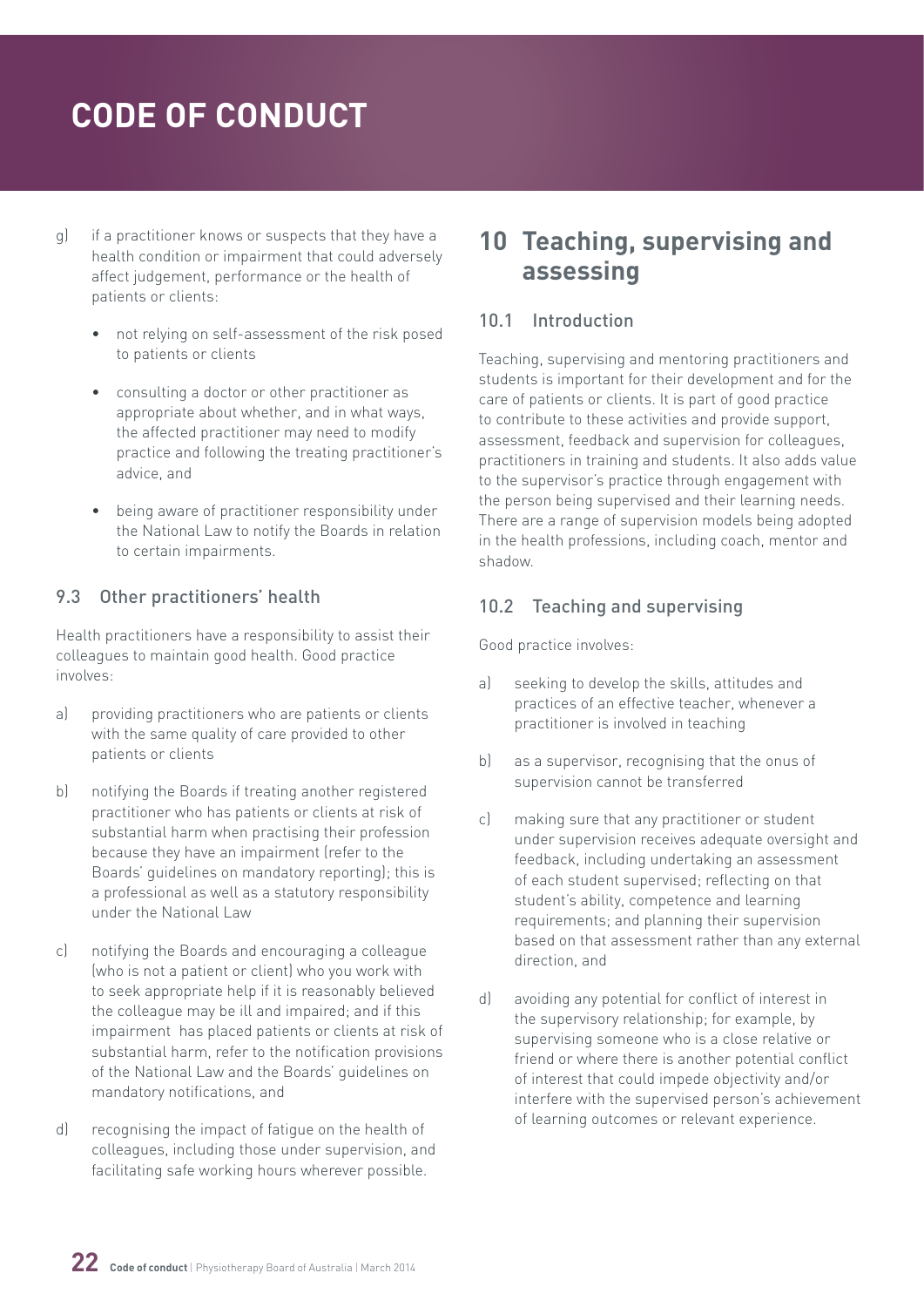## <span id="page-22-0"></span>10.3 Assessing colleagues

Assessing colleagues is an important part of making sure that the highest standards or practice are achieved. Good practice involves:

- a) being honest, objective and constructive when assessing the performance of colleagues, including students; patients or clients will be put at risk of harm if an assessment describes as competent someone who is not, and
- b) when giving references or writing reports about colleagues, providing accurate and justifiable information promptly and including all relevant information.

### 10.4 Students

Students are learning how best to care for patients or clients. Creating opportunities for learning improves their clinical practice and nurtures the future workforce. Good practice involves:

- a) treating students with respect and patience
- b) making the scope of the student's role in patient or client care clear to the student, to patients or clients and to other members of the healthcare team, and
- c) informing patients or clients about the involvement of students and encouraging their consent for student participation while respecting their right to choose not to consent.

# **11 Undertaking research**

### 11.1 Introduction

Research involving humans, their tissue samples or their health information is vital in improving the quality of healthcare and reducing uncertainty for patients and clients now and in the future, and in improving the health of the population as a whole. Research in Australia is governed by guidelines issued in accordance with the *National Health and Medical Research Council Act* 

*1992* (Cth). Practitioners undertaking research should familiarise themselves with and follow these guidelines.

Research involving animals is governed by legislation in states and territories and by guidelines issued by the NHMRC.

## 11.2 Research ethics

Being involved in the design, organisation, conduct or reporting of health research involving humans brings particular responsibilities for practitioners. These responsibilities, drawn from the NHMRC guidelines, include:

- a) according to participants the respect and protection that is due to them
- b) acting with honesty and integrity
- c) ensuring that any protocol for human research has been approved by a human research ethics committee, in accordance with the *National statement on ethical conduct in human research* issued by the NHMRC (which addresses privacy issues, and refers to the need to consider relevant state, territory and federal privacy legislation)
- d) disclosing the sources and amounts of funding for research to the human research ethics committee
- e) disclosing any potential or actual conflicts of interest to the human research ethics committee
- f) ensuring that human participation is voluntary and based on informed consent and an adequate understanding of sufficient information about the purpose, methods, demands, risks and potential benefits of the research
- g) ensuring that any dependent relationship between practitioners and their patients or clients is taken into account in the recruitment of patients or clients as research participants
- h) seeking advice when research involves children or adults who are not able to give informed consent to ensure that there are appropriate safeguards in place, including ensuring that a person empowered to make decisions on the behalf of patients or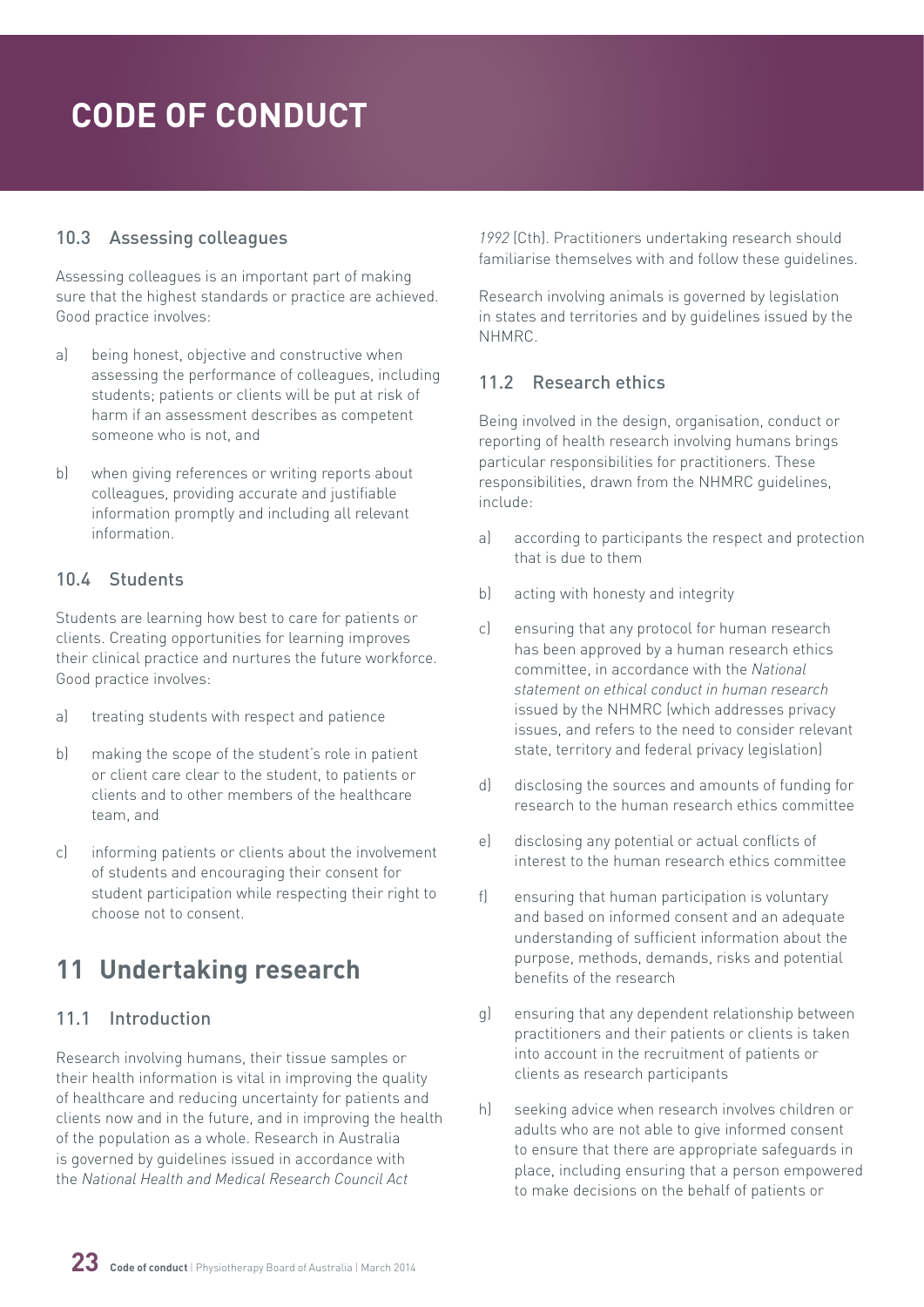<span id="page-23-0"></span>clients has given informed consent or that there is other lawful authority to proceed

- i) adhering to the approved research protocol
- j) monitoring the progress of the research and reporting adverse events or unexpected outcomes promptly
- k) respecting the entitlement of research participants to withdraw from any research at any time and without giving reasons
- l) adhering to the guidelines regarding publication of findings, authorship and peer review, and
- m) reporting possible fraud or misconduct in research as required under the *Australian code for the responsible conduct of research* issued by the NHMRC.

Practitioners should refer to the NHMRC publications listed above for more guidance.

### 11.3 Treating practitioners and research

When practitioners are involved in research that involves patients or clients, good practice includes:

- a) respecting the right of patients or clients to withdraw from a study without prejudice to their treatment, and
- b) ensuring that a decision by patients or clients not to participate does not compromise the practitioner– patient/client relationship or the care of the patient or client.

# **References**

The Australian Commission on Safety and Quality in Health Care's website ([www.safetyandquality.gov.au\)](http://www.safetyandquality.gov.au) provides relevant guidance on a range of safety and quality issues. Information of particular relevance to health practitioners includes:

- health literacy
- open disclosure and incident management
- hand hygiene, and
- healthcare rights.

The National Health and Medical Research Council's website [\(www.nhmrc.gov.au\)](http://www.nhmrc.gov.au) provides relevant information on informed consent and research issues.

Health Workforce Australia's website [\(www.hwa.gov.au\)](http://www.hwa.gov.au) provides information on a range of health workforce issues, including resources on clinical supervision.

The Therapeutic Goods Administration's website [\(www.tga.gov.au\)](http://www.tga.gov.au) provides relevant information on therapeutic goods.

# **Definitions**

Electronic means any digital form of communication, including email, Skype, internet, social media, etc.

Providing care includes, but is not limited to any care, treatment, advice, service or goods provided in respect of the physical or mental health of a person, whether remunerated or pro bono.

Practice means any role, whether remunerated or not, in which the individual uses their skills and knowledge as a practitioner in their regulated health profession. For the purposes of this code, practice is not restricted to the provision of direct clinical care. It also includes using professional knowledge in a direct non-clinical relationship with patients or clients, working in management, administration, education, research, advisory, regulatory or policy development roles and any other roles that have an impact on safe, effective delivery of health services in the health profession.

Patient or client includes all consumers of healthcare services.

Social media describes the online and mobile tools that people use to share opinions, information, experiences, images, and video or audio clips and includes websites and applications used for social networking. Common sources of social media include, but are not limited to, social networking sites such as Facebook and LinkedIn. blogs (personal, professional and those published anonymously), WOMO, True Local and microblogs such as Twitter, content-sharing websites such as YouTube and Instagram, and discussion forums and message boards.